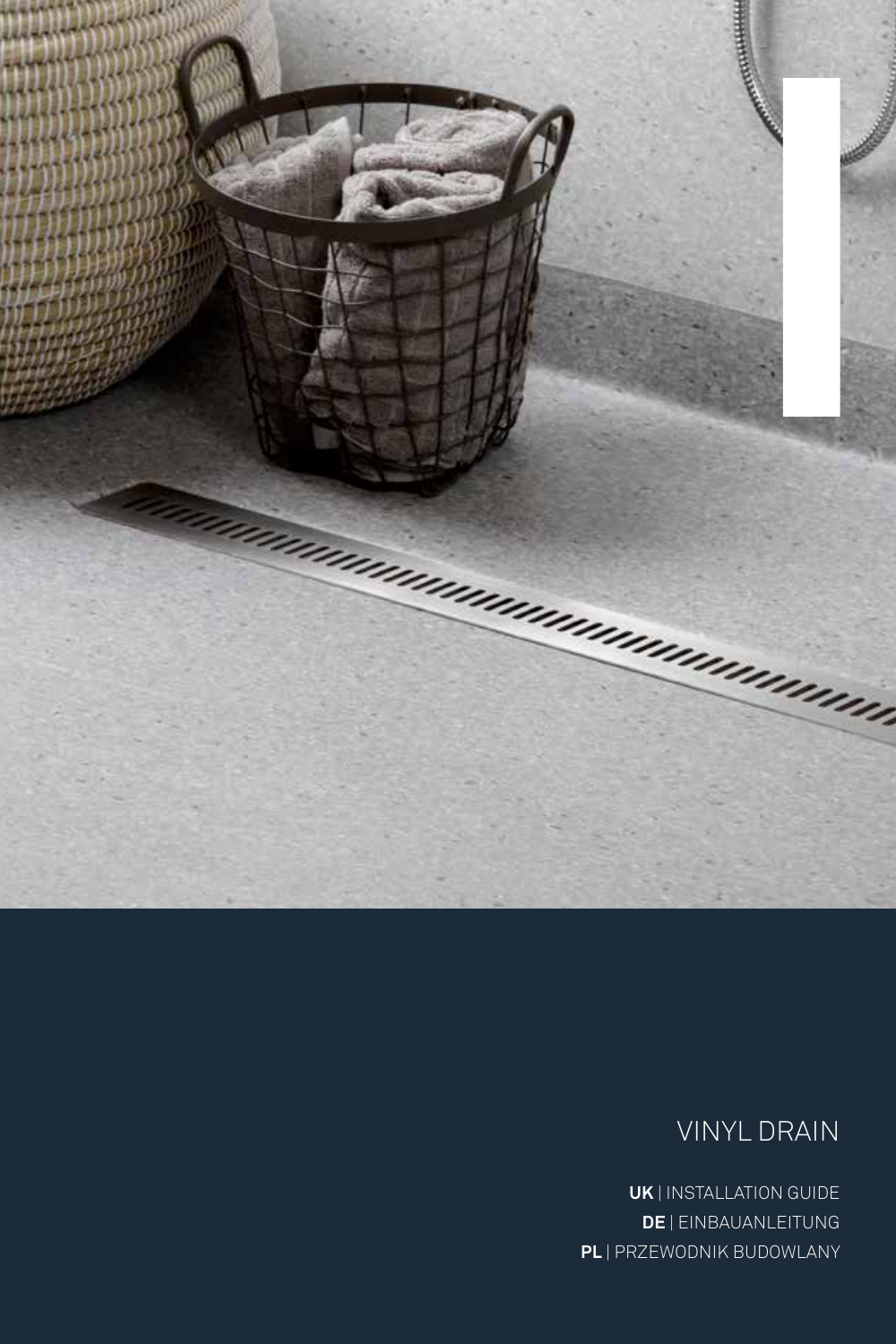- UK | CONTENTS OF PACKAGE
- DE | INHALT
- PL | ZAWARTOŚĆ PAKIETU



## UK

- A Stainless steel grating B Push-in frame with stainless screws
- C Magnetic drain fitting for vinyl

### A Rost aus Edelstahl B Klemmrahmen mit Edelstahlschrauben C Magnetische

DE **DE** 



- Ablaufarmatur für Vinyl
- śrubami nierdzewnymi C Magnetyczna złączka odpływu dla winylu
- UK | DIMENSIONS
- DE | ABMESSUNGEN
- PL | WYMIARY









| Length model<br>Längenmodell<br>Model długości | Grating length (R)<br>Rostlänge (R)<br>Długość rusztu (R) | Fitting length (L)<br>Armaturlänge (L)<br>Długość złączki (L) |
|------------------------------------------------|-----------------------------------------------------------|---------------------------------------------------------------|
| 700                                            | 685 mm                                                    | 750 mm                                                        |
| 800                                            | 785 mm                                                    | 850 mm                                                        |
| 900                                            | 885 mm                                                    | 950 mm                                                        |
| 1000                                           | 985 mm                                                    | 1050 mm                                                       |

- UK | ACCESSORY: Height adjustable feet for concrete
- DE | ZUBEHÖR: Höhenverstellbare Füße für Beton
- PL | AKCESORIA: Regulowane nóżki do betonu



- UK | ACCESSORY: 22mm mounting ser for wooden boards
- DE | ZUBEHÖR: 22mm Einbausatz für Holzplatten
- PL | AKCESORIA: 22mm zestaw montażowy do płyt drewnianych

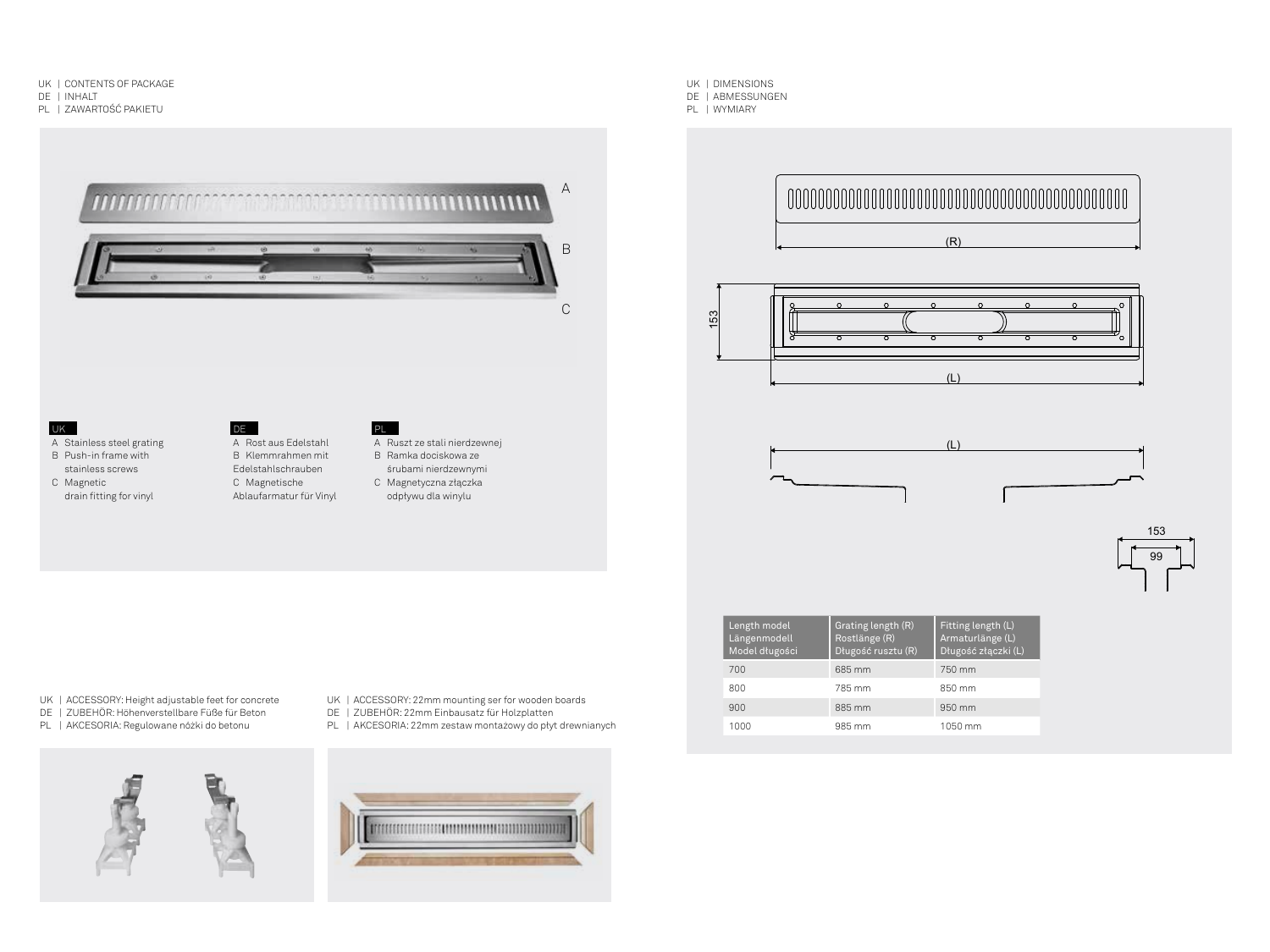## REQUIREMENTS

The mounting set should always be used on wooden floors.

The work of laying the vinyl should be done by a specialist, as it requires experience and special tools.

The actual drain and pipework should be installed by an authorised plumber.

# INSTALLATION IN A WOOD FLOOR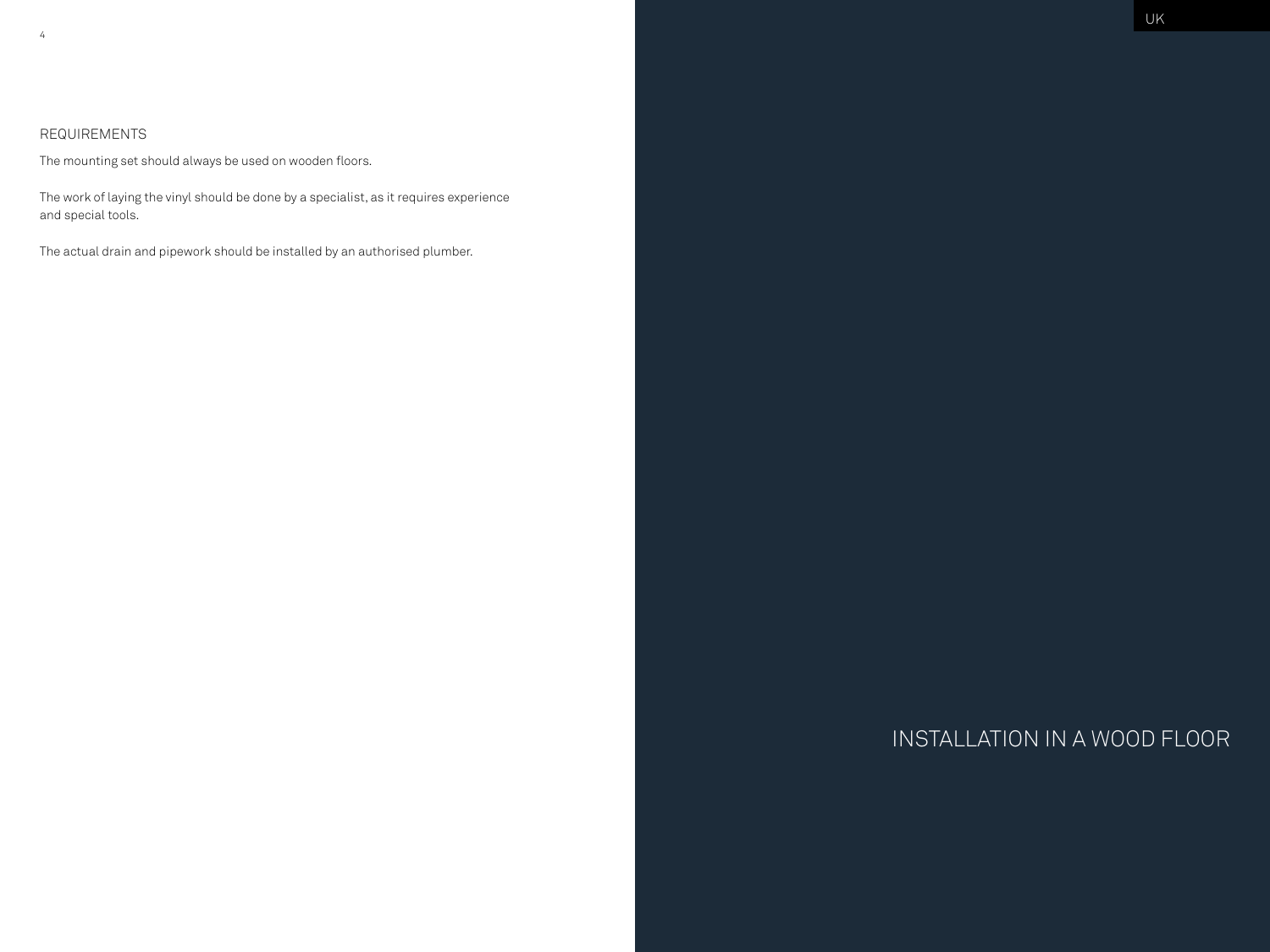## **INSTALLATION IN A WOOD FLOOR**

PLATFORM



The recommended distance between beams and joists is 300 mm CC (centre-to-centre)

Screw two wood battens in place as a platform for the vinyl drain (inside spacing 120 mm)

| Length<br>model | Grating<br>length | Fitting<br>length | Platform<br>length |
|-----------------|-------------------|-------------------|--------------------|
| 700             | 685 mm            | 750 mm            | 850 mm             |
| 800             | 785 mm            | 850 mm            | 950 mm             |
| 900             | 885 mm            | 950 mm            | 1050 mm            |
| 1000            | 985 mm            | 1050 mm           | 1150 mm            |

The two longitudinal battens that form the platform should be approx. 100 m longer than the vinyl drain that is used

Fit the drain housing to the vinyl drain (any Unidrain® linear drain housing can be used with the vinyl drain)



The drain housing should always be firmly supported

## MOUNTING SET (22 mm)

7





Fit the mounting set to the<br>vinyl drain (the mounting set is

Screw the mounting set to the platform

2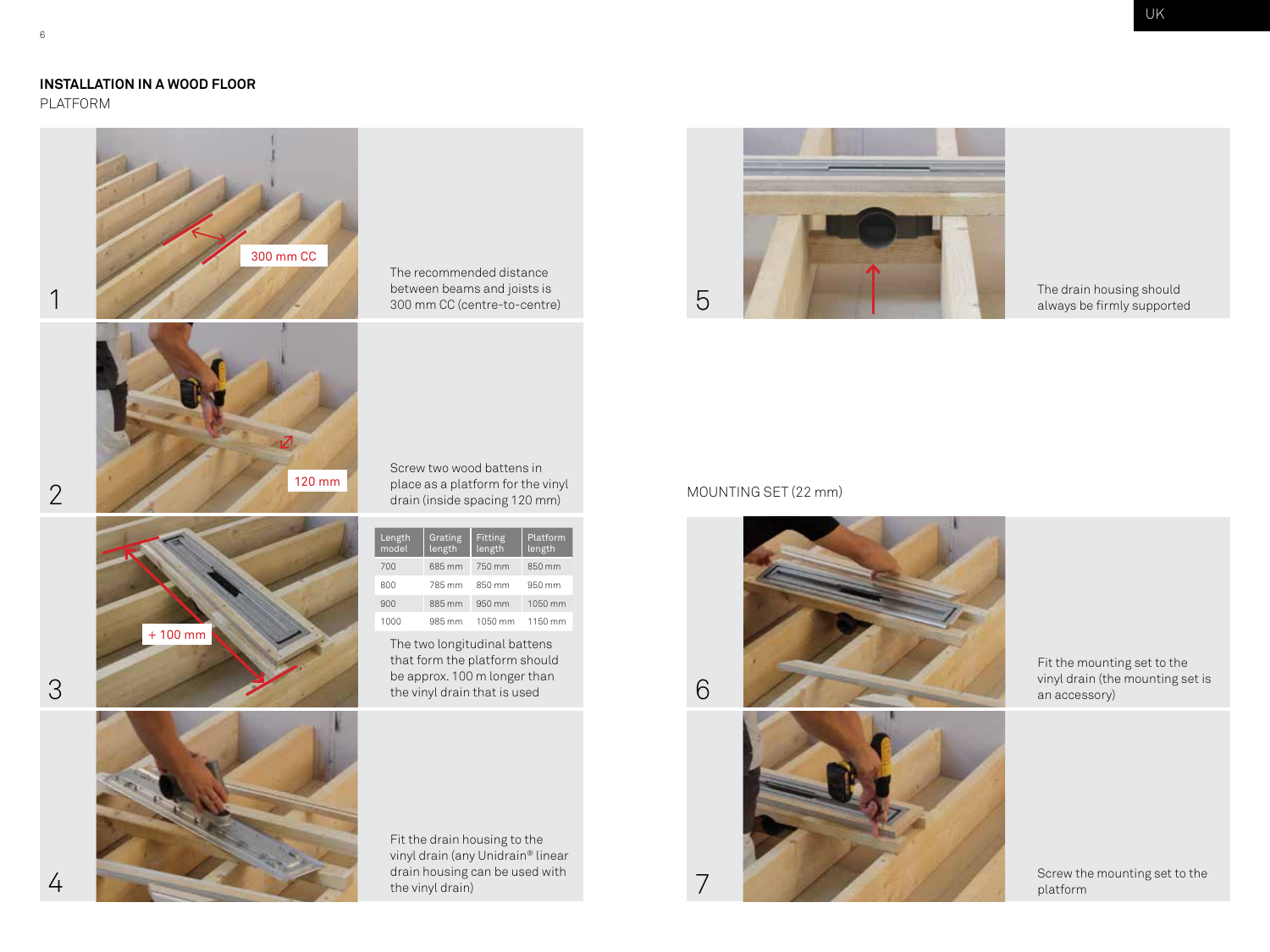

## The fall in the waste pipe should be at least 2%

## PIPE INSTALLATION JOIST CONSTRUCTION



10

11



Cut wood battens in a wedge shape to make the gradient to the vinyl drain

Measure and cut all wood battens precisely, and screw into place



The minimum requirement for the fall around the drain is 1% (but Unidrain always recommends a 2% fall for drains in shower cubicles)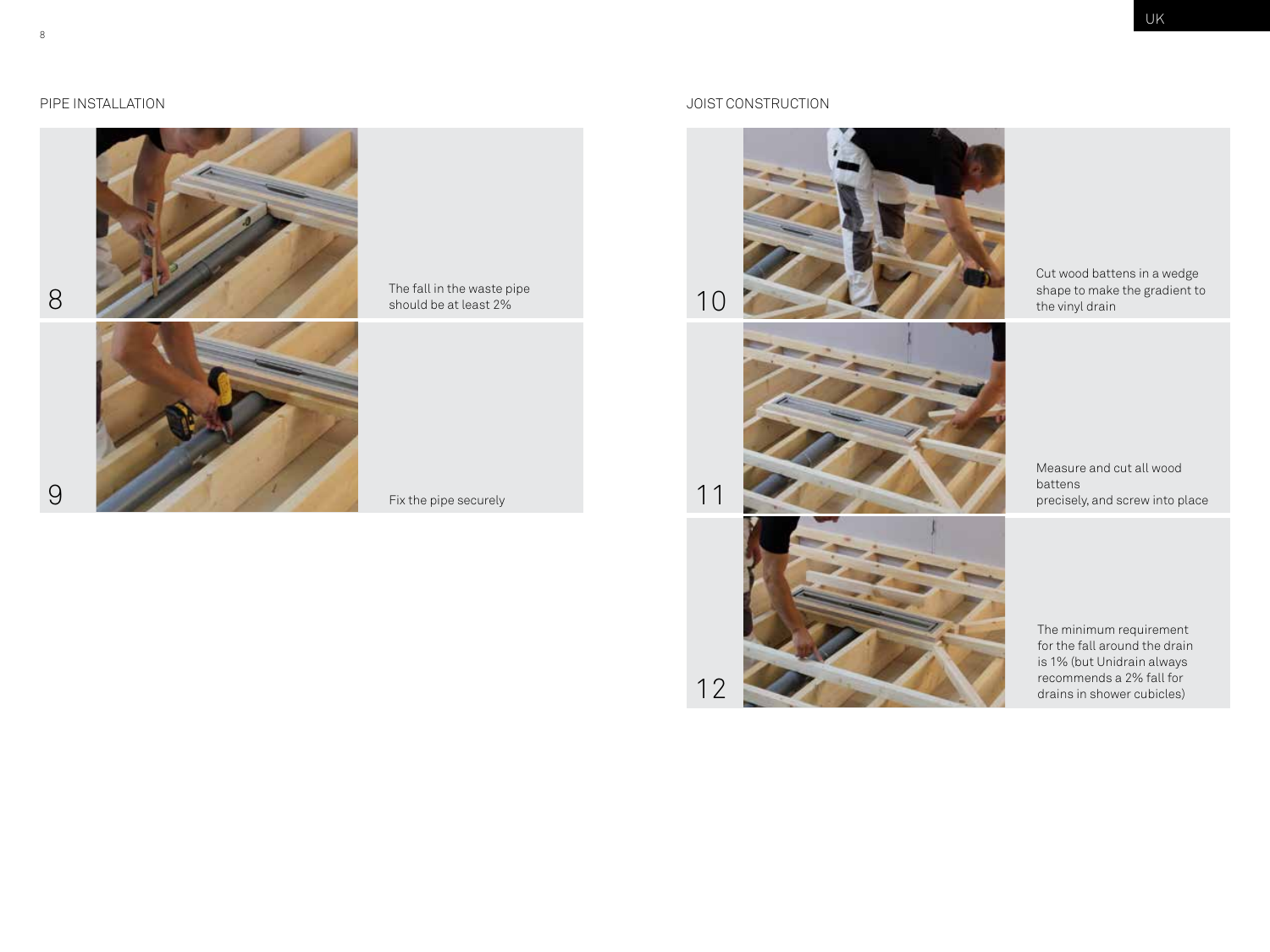## FLOOR PANELS VINYL







Screw suitable wood panels for flooring onto the wooden

Precise measurement and cutting are essential for a good result



Screw the wood panels into place with a minimum spacing of 150 mm between the screws



Rub down joints and uneven patches so they cannot be seen through the vinyl









Start gluing the wall vinyl

The wall vinyl can be fitted when the adhesive is ready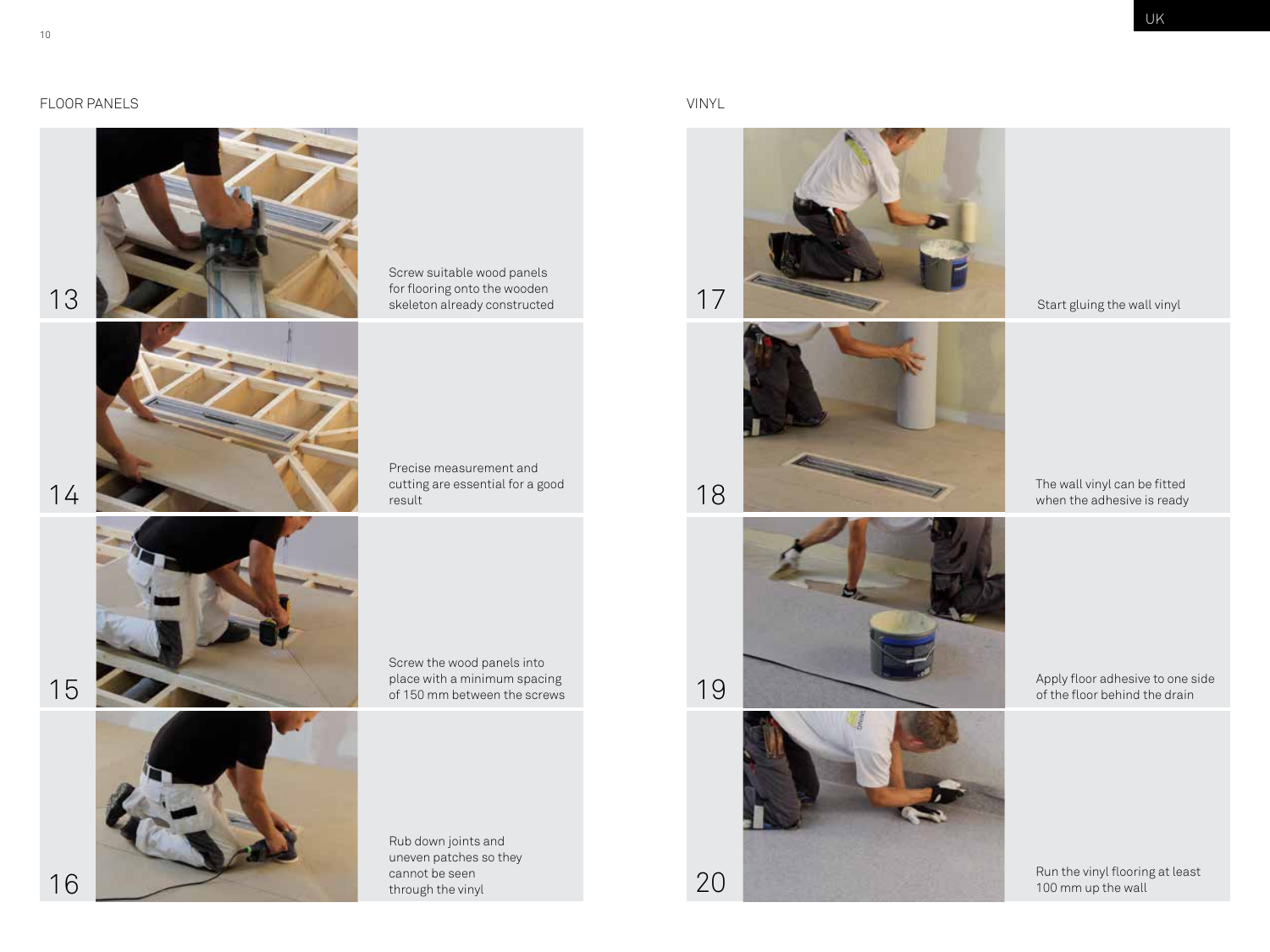

Carefully cut a hole along the

Apply contact adhesive to the back of the vinyl around the hole

Apply plenty of contact adhesive to the wood panel, the back of the vinyl and the metal surface of the drain, to make a firm bond

24 **28 Glue the rest of the floor with a** 28 **Clue the rest of the floor with a** 28

## CUTTING PUSH-IN FRAME









Cut the vinyl cleanly along the inside edge of the drain (use a heat gun to soften the vinyl)

Use a vinyl knife to cut two screw holes in the vinyl, diagonally at both ends of the drain

Screw the push-in frame in place with two screws where the two holes have been cut into the vinyl

When the frame is in place, mark all the screw holes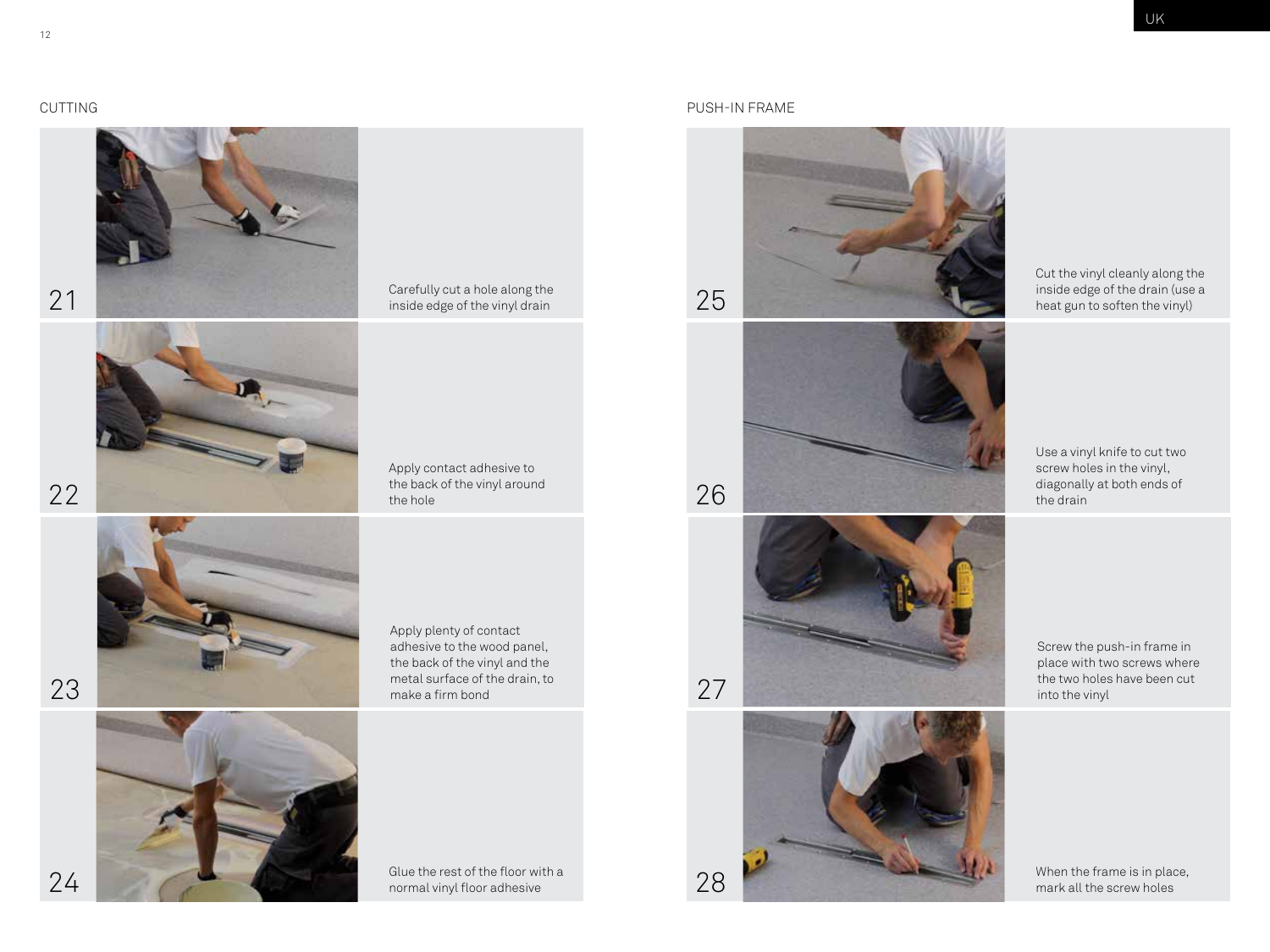

30





31



Stamp out the marked holes with a 6-7 mm punch

Fix the push-in frame in place with all the screws

Lay the grating on the push-in frame and fix with magnets on the back of the vinyl drain

INSTALLATION IN CONCRETE

The finished result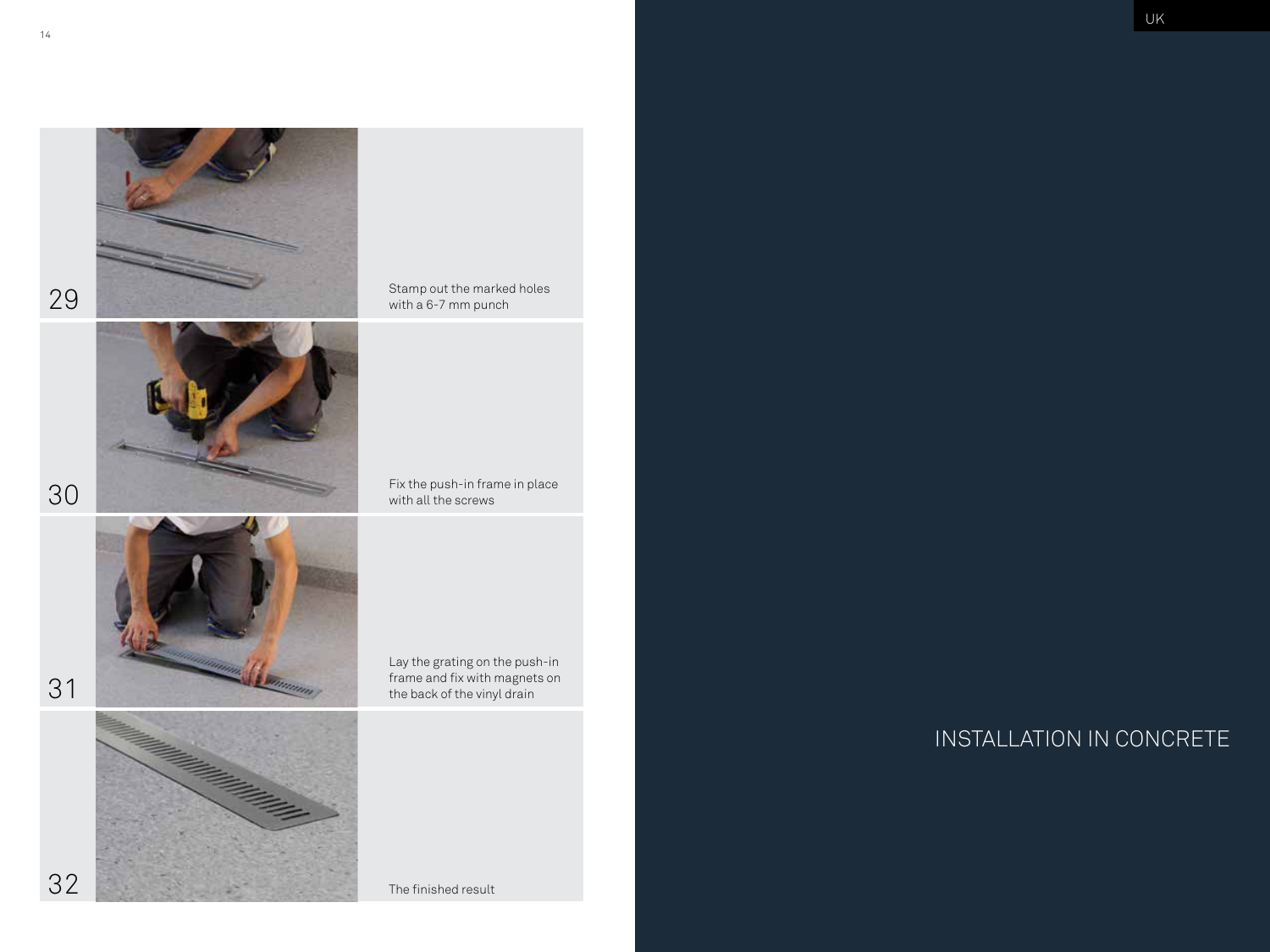## **INSTALLATION IN CONCRETE**

PREPARATION CASTING





Of course the vinyl drain should







Cut a hole in the area where you want the vinyl drain to go

The minimum requirement for the gradient to the drain is 1% (but Unidrain always recommends a 2% fall for drains in shower cubicles)

7B



It is important for the concrete to go right under and around the vinyl drain (the drain and the outlet housing should be completely encased)

Create a fall to the vinyl drain from all four sides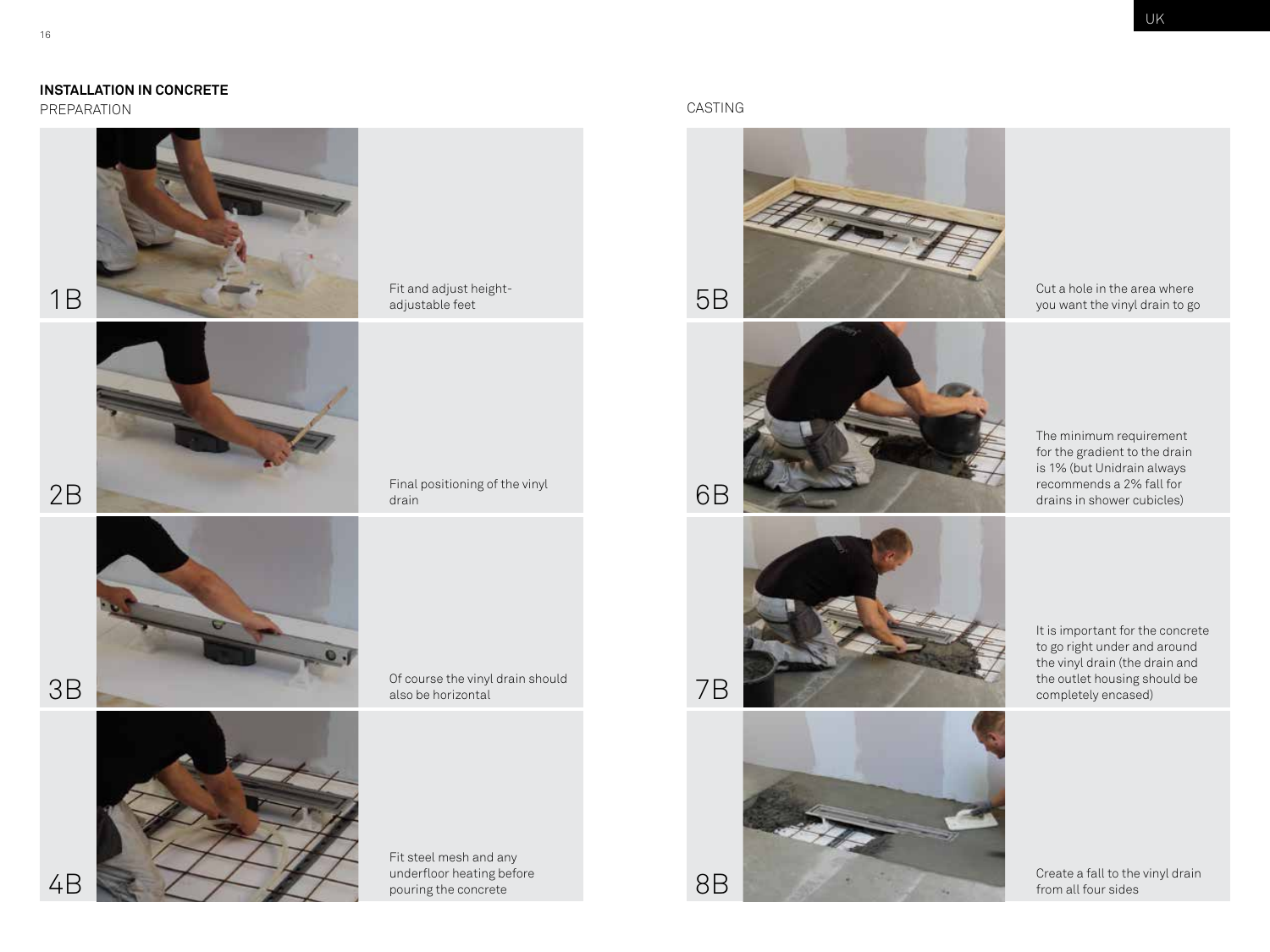









fitted, lay the vinyl flooring

Run the vinyl flooring at least 100 mm up the wall

Apply floor adhesive to one side of the floor in front of the drain

Finally, roll out the vinyl flooring





10B



To provide the correct fall and an even surface, pour screed over the concrete

Prime the concrete floor for screeding (primer must not be applied to the metal surfaces

of the vinyl drain)

12B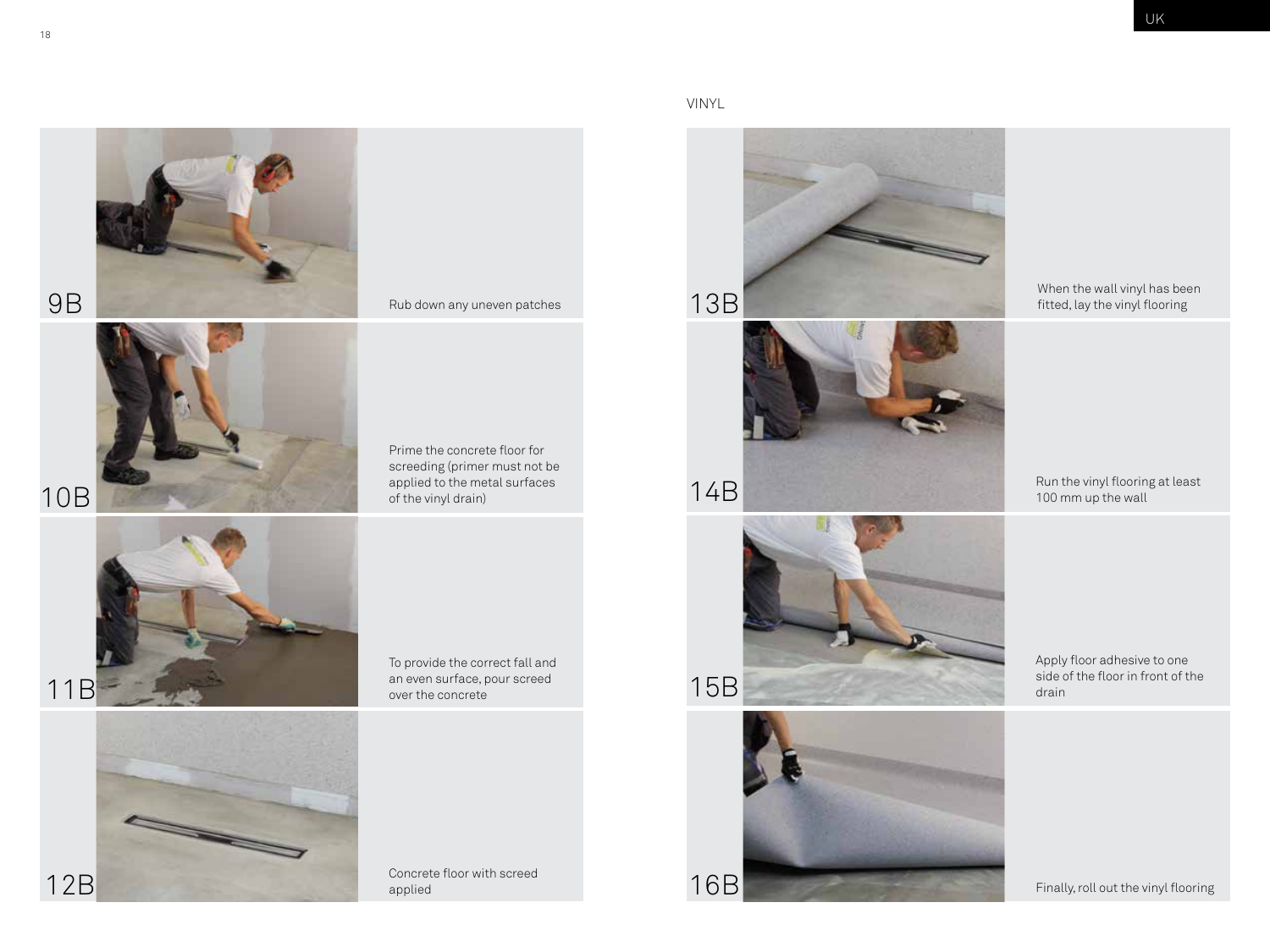

Carefully cut a hole along the inside edge of the vinyl drain

Apply contact adhesive to the concrete ad the metal surface of the vinyl drain



Apply plenty of contact adhesive to the concrete, the back of the vinyl and the metal surface of the drain, to make a firm bond

## CUTTING PUSH-IN FRAME



Cut the vinyl cleanly along the inside edge of the drain (use a heat gun to soften the vinyl)

Use a vinyl knife to cut to screw holes in the vinyl, diagonally at both ends of the drain



23B

22B



Screw the push-in frame in place with two screws where the two holes have been cut into the vinyl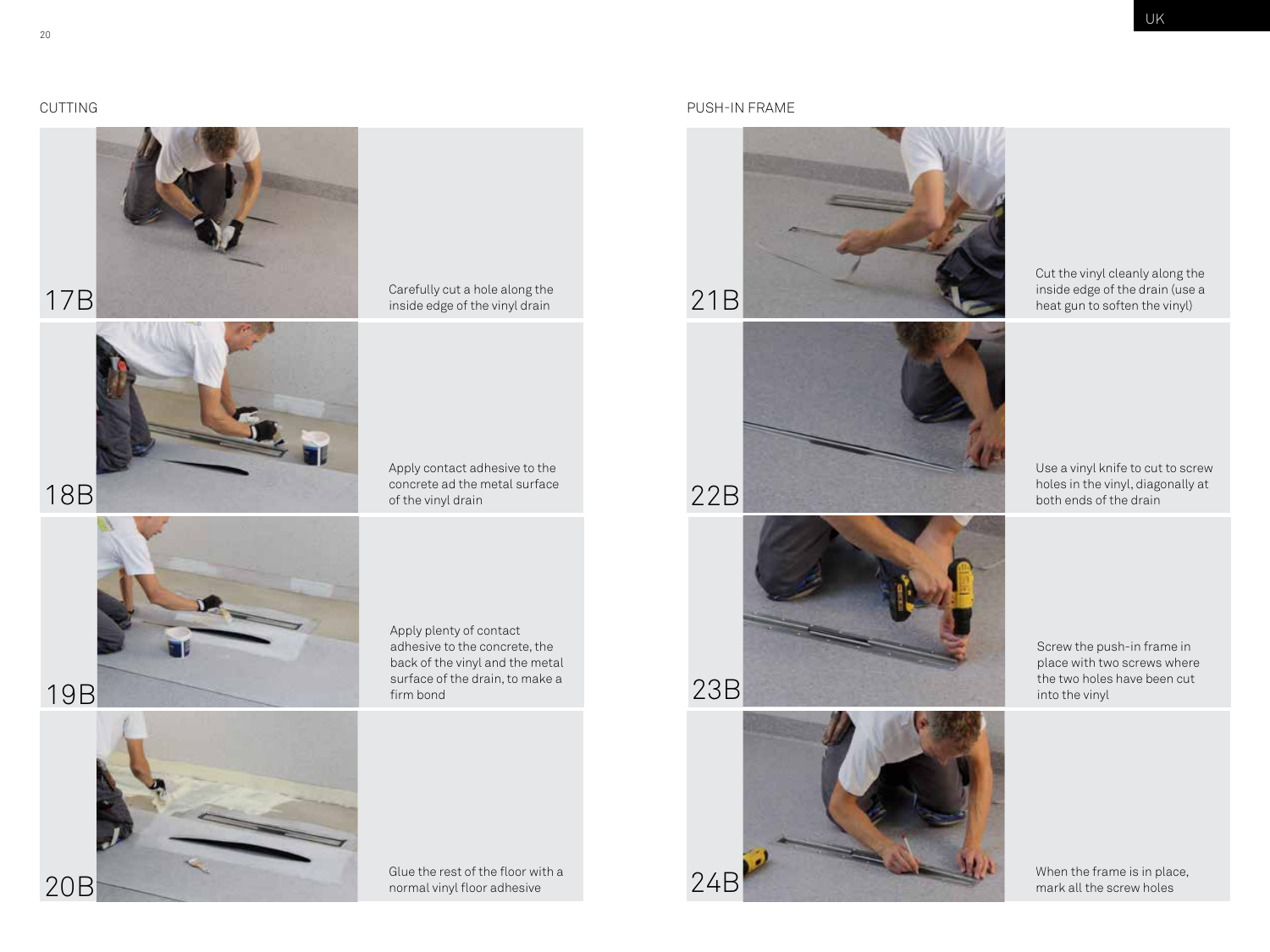

Stamp out the marked holes with a 6-7 mm punch

Fix the push-in frame in place with all the screws

27B



Lay the grating on the push-in frame and fix with magnets on the back of the vinyl drain

The finished result

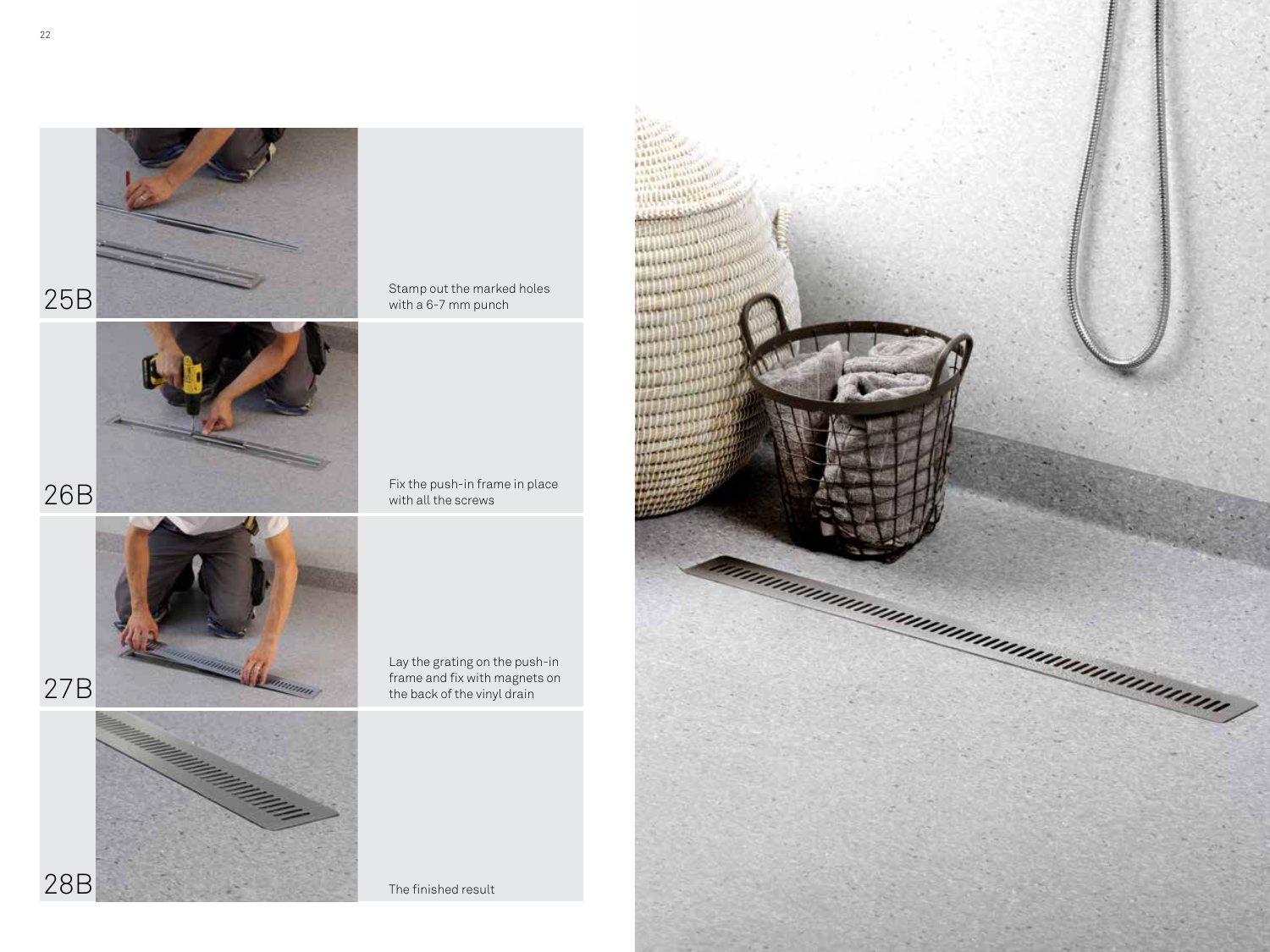## VORAUSSETZUNGEN

Bei Konstruktionen aus Holzplatten ist der Einbausatz immer zu verwenden.

Ein Fachmann sollte die Verlegung des Vinyls vornehmen, da diese Erfahrungen und Spezialwerkzeuge erforderlich sind.

Der Einbau der eigentlichen Ablaufrinne und die Rohrinstallation sind von einem offiziell zugelassenen Heizungsmonteur vorzunehmen.

# EINBAU AUF HOLZPLATTE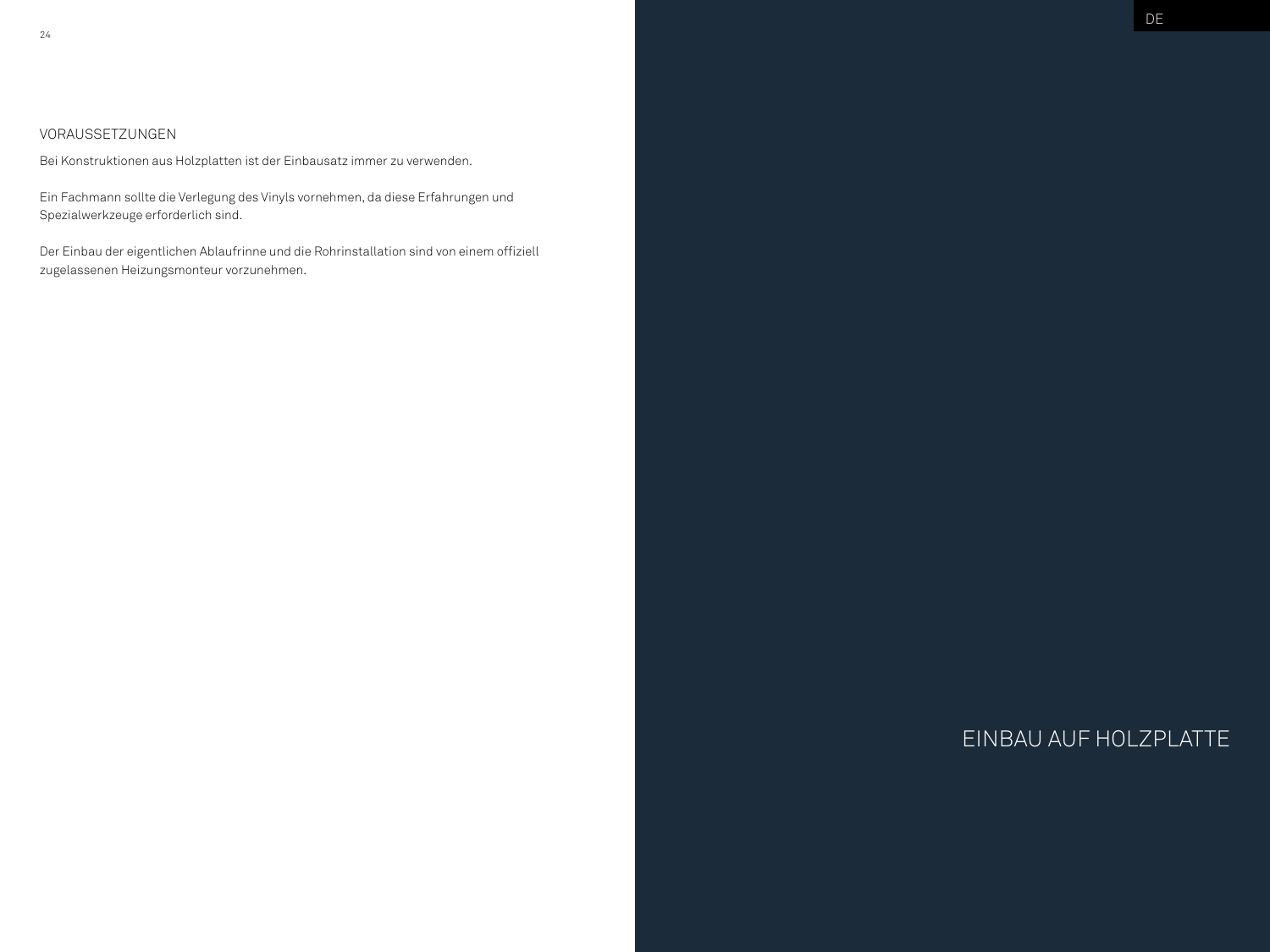## **EINBAU AUF HOLZPLATTE**

PLATTFORM





1

+ 100 mm



Der empfohlene Mittenabstand zwischen Balken und Latten beträgt 300 mm.

Zwei Holzlatten werden als Plattform für die Vinylrinne angeschraubt (Internabstand 120 mm).

| Länge<br>Modell | Rost<br>Länge | Armatur<br>Länge | Länge<br>Plattform |
|-----------------|---------------|------------------|--------------------|
| 700             | 685 mm        | 750 mm           | 850 mm             |
| 800             | 785 mm        | 850 mm           | 950 mm             |
| 900             | 885 mm        | 950 mm           | 1050 mm            |
| 1000            | 985 mm        | 1050 mm          | 1150 mm            |

Die beiden längs verlaufenden und die Plattform bildenden Latten müssen etwa 100 mm länger als die verwendete Vinylrinne sein.

Das Ablaufgehäuse wird an der Vinylrinne angebracht (alle linearen Ablaufgehäuse von Unidrain® können für die Vinylrinne verwendet werden).



Das Ablaufgehäuse ist immer sorgfältig abzustützen.

## EINBAUSATZ (22 mm)

7





Den Einbausatz an der

Den Einbausatz an der Plattform festschrauben.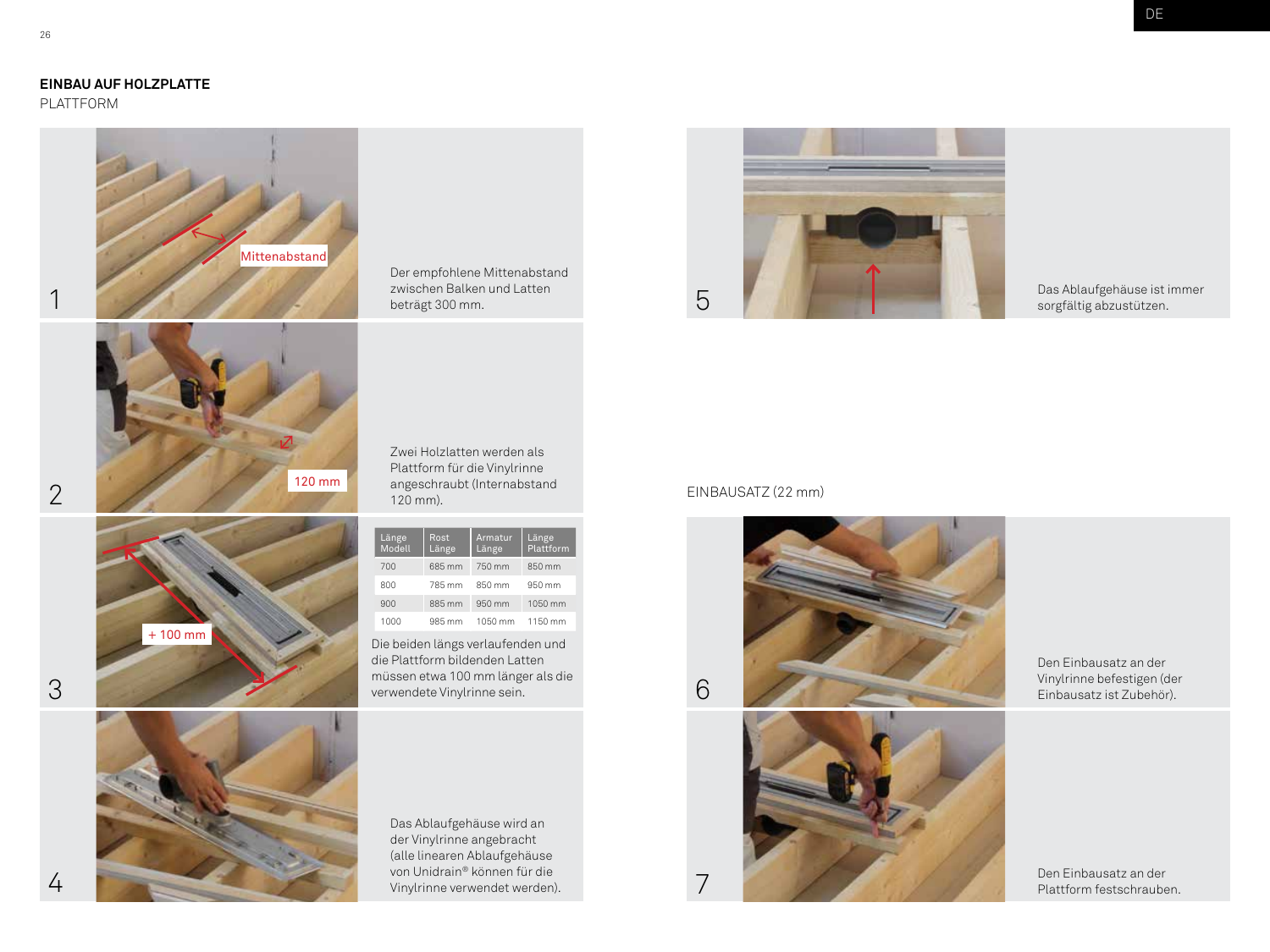

Das Gefälle des Ablaufrohrs muss mindestens 2 % betragen.

er Das Rohr ist stabil zu befestigen.



10

11



Die Holzlatten in Keilform zurechtschneiden, damit das Gefälle zur Vinylrinne sichergestellt ist.

Alle Holzlatten sind sorgfältig zu streichen, zurechtzuschneiden und anzuschrauben.



Die Mindestanforderung an das Gefälle im Ablaufbereich beträgt 1 % (Unidrain empfiehlt jedoch immer 2 % Gefälle zum Ablauf in Duschkabinen).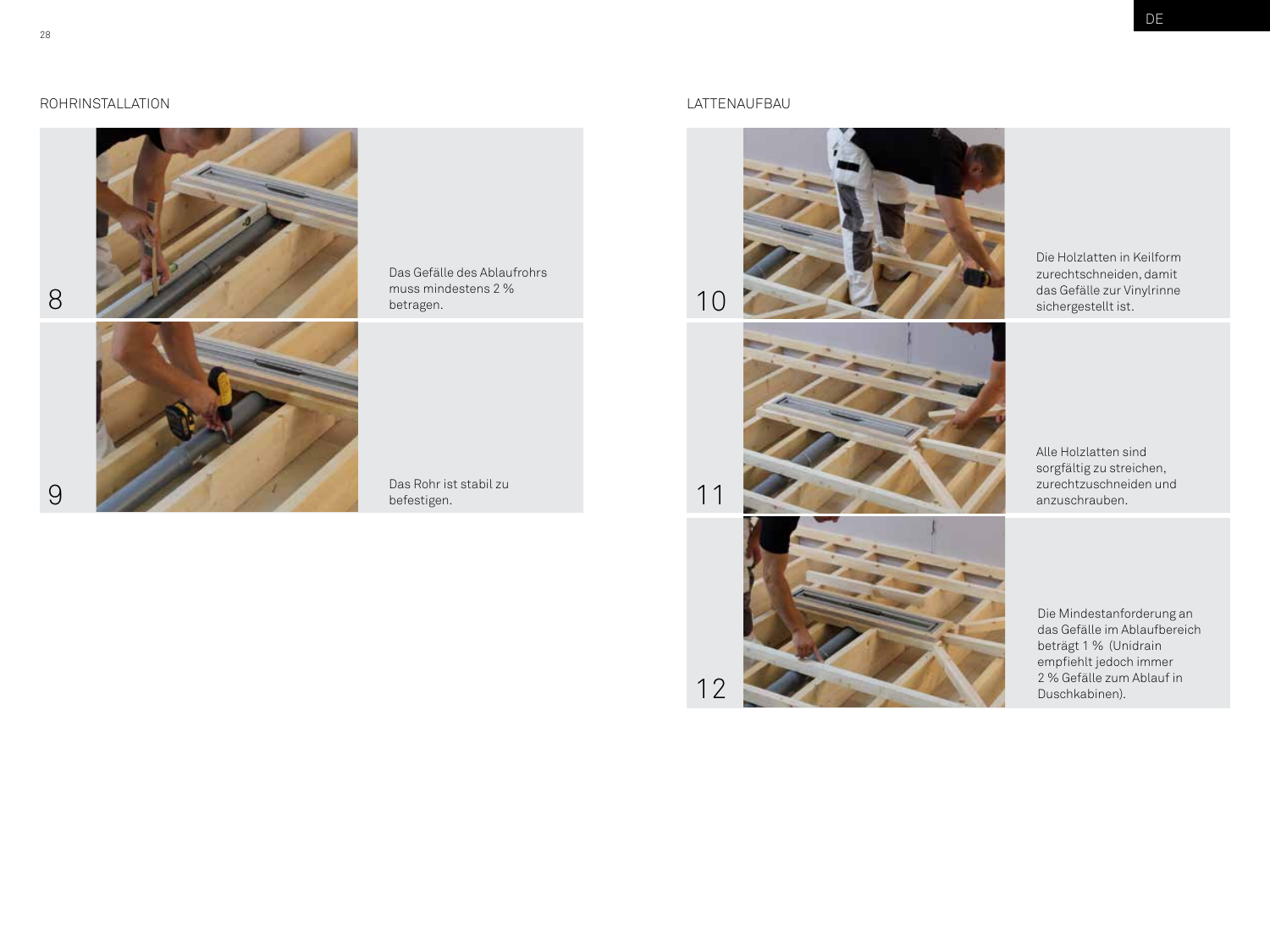## **DE**

## BODENPLATTEN VINYL



Geeignete Holzplatten für den Boden werden entsprechend der bereits vorhandenen



Sorgfältiges Streichen und genauer Schnitt sind wichtig



Die Holzplatten werden sorgfältig mit einem Mindestabstand von 150 mm zwischen den Schrauben angeschraubt.

Unebenheiten sind zu schleifen, damit man sie durch das Vinyl nicht sehen kann.

Plattenfugen und



19







Verleimung des Wandvinyls

Das Wandvinyl wird angebracht, sobald der Leim fertig ist.

Der Bodenkleber wird auf die eine Seite des Bodens hinter dem Ablauf aufgetragen.

Das Bodenvinyl wird mindestens 100 mm an der Wand nach oben verlegt.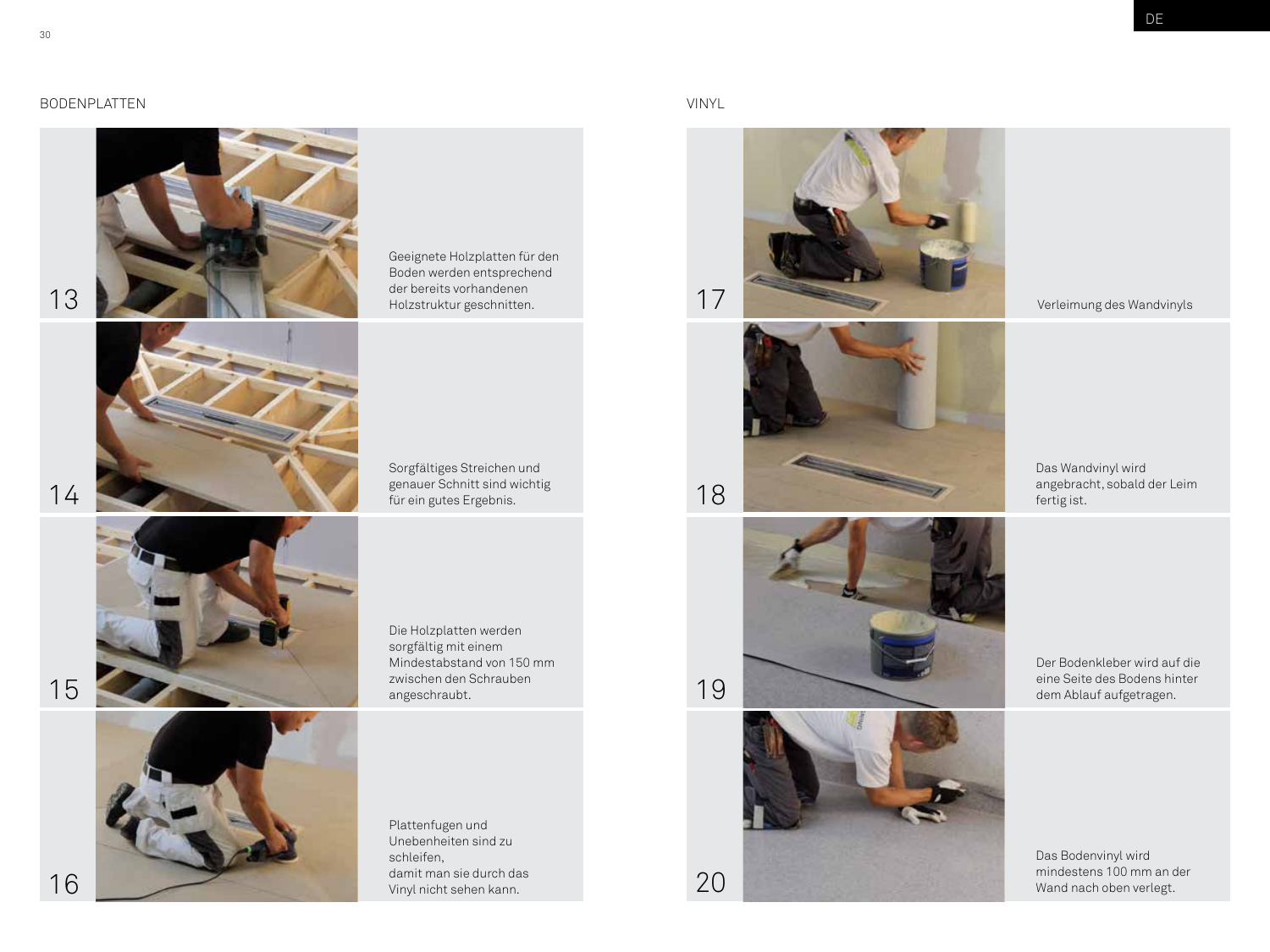

Am internen Gefälle der Vinylrinne entlang ist vorsichtig ein Loch zu schneiden.

Der Kleber wird auf der Rückseite des Vinyls um die



Die Holzpatte, die Rückseite des Vinyls sowie die Metalloberfläche der Vinylrinne sind sorgfältig mit Kleber einzustreichen, damit die



### SCHNITT KLEMMRAHMEN KLEMMRAHMEN KLEMMRAHMEN KLEMMRAHMEN KLEMMRAHMEN KLEMMRAHMEN KLEMMRAHMEN KLEMMRAHMEN KLEMMRAHMEN KLEMMRAHMEN KLEMMRAHMEN KLEMMRAHMEN KLEMMRAHMEN KLEMMRAHMEN KLEMMRAHMEN KLEMMRAHMEN KLEMMRAHMEN KLEMMRAHME



Das Vinyl ist genau entlang dem internen Gefälle der Rinne zu schneiden (das Vinyl ist mit einer Heißluftpistole aufzuweichen).







Mit einem Vinylmesser werden zwei Schraublöcher in das Vinyl geschnitten - diagonal an beiden Enden der Ablaufrinne.

Der Klemmrahmen wird mit zwei Schrauben befestigt, wo die beiden Löcher in das Vinyl geschnitten worden sind.

Sobald der Rahmen stabil liegt, werden alle Schraublöcher gekennzeichnet.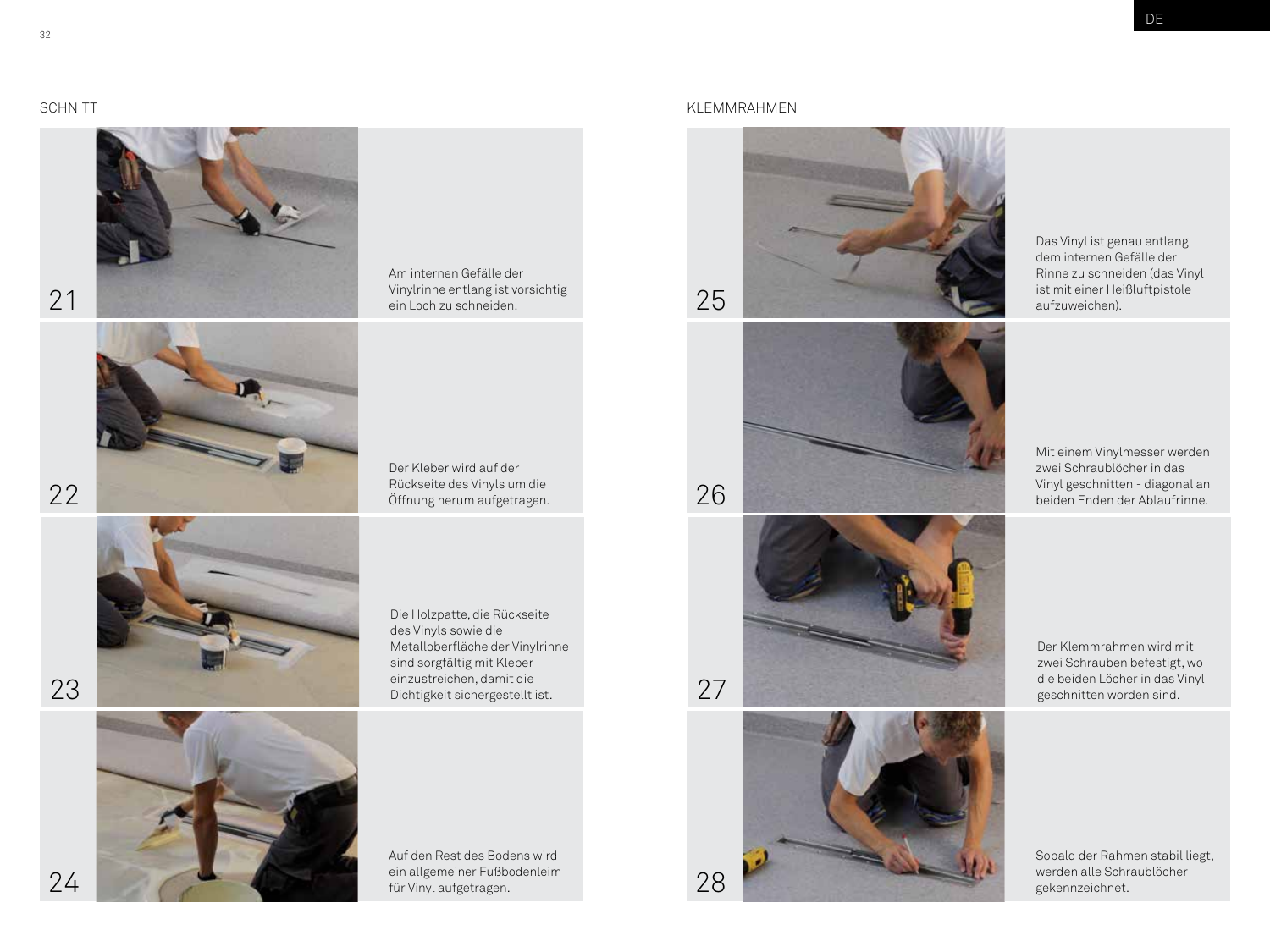



Die gekennzeichneten Löcher werden mit einem Dorn der Größe 6/7 mm ausgestanzt.

Der Klemmrahmen wird mit allen Schrauben sorgfältig festgeschraubt.



Das Rost wird auf den Klemmrahmen gelegt und von Magneten gehalten, die sich auf der Rückseite der Vinylrinne befinden.

32

30



Endergebnis

EINBAU IN BETON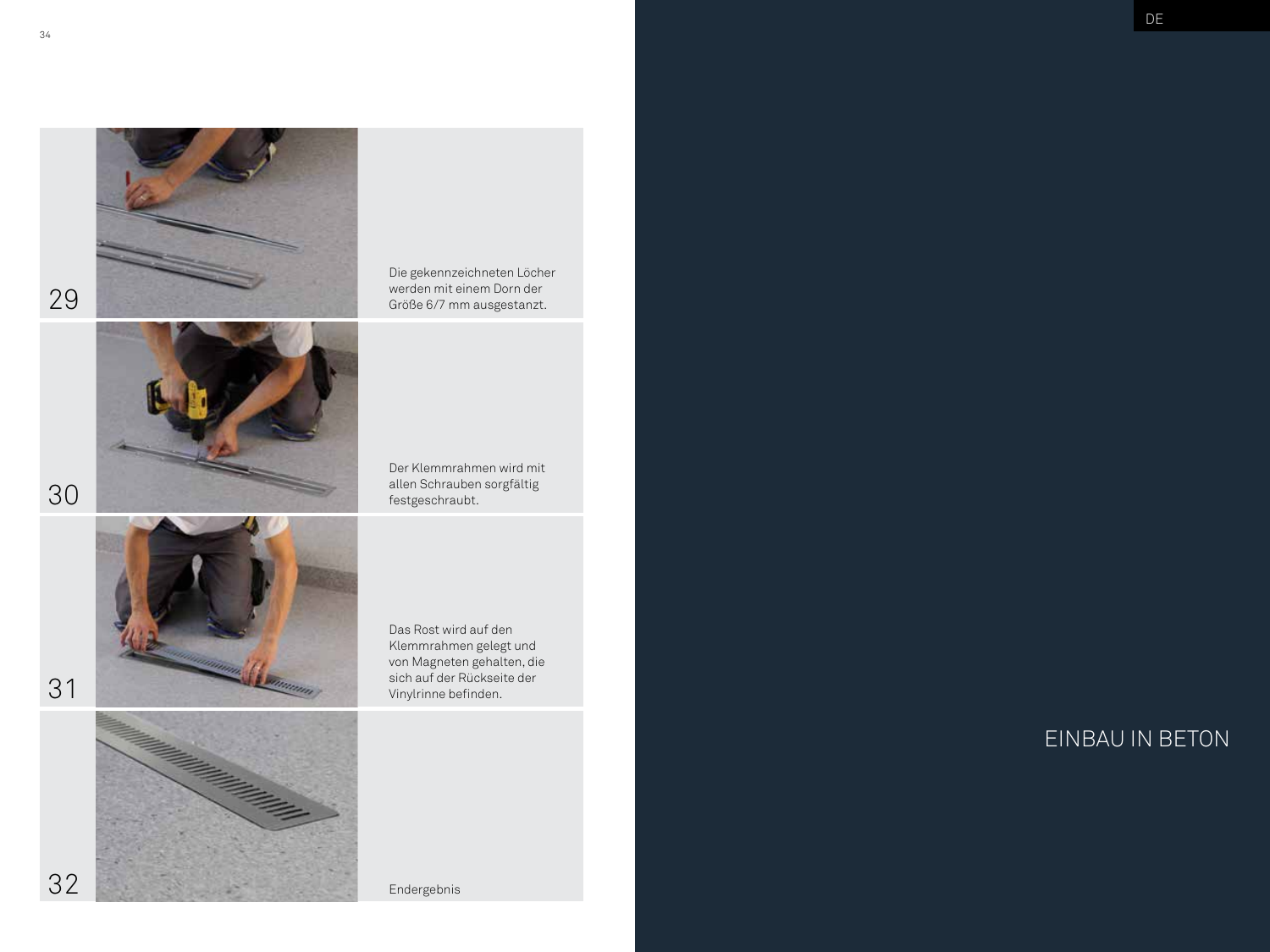## **EINBAU IN BETON**



höhenverstellbaren Füße

selbstverständlich waagerecht



## VORBEREITUNG GUSSARBEITEN





6B

7B



In dem Bereich, in dem sich das Gefälle zur Vinylrinne befinden soll, ist eine Aussparung herzustellen.

Die Mindestanforderung an das Gefälle zum Ablaufbereich beträgt 1 % (Unidrain empfiehlt jedoch immer 2 % Gefälle zum Ablauf in Duschkabinen).



Es ist wichtig, dass der Beton gut unter der und um die Vinylrinne herum liegt (Ablauf und Ablaufgehäuse müssen vollständig eingegossen sein).

Auf allen vier Seiten ist das Gefälle zur Vinylrinne sicherzustellen.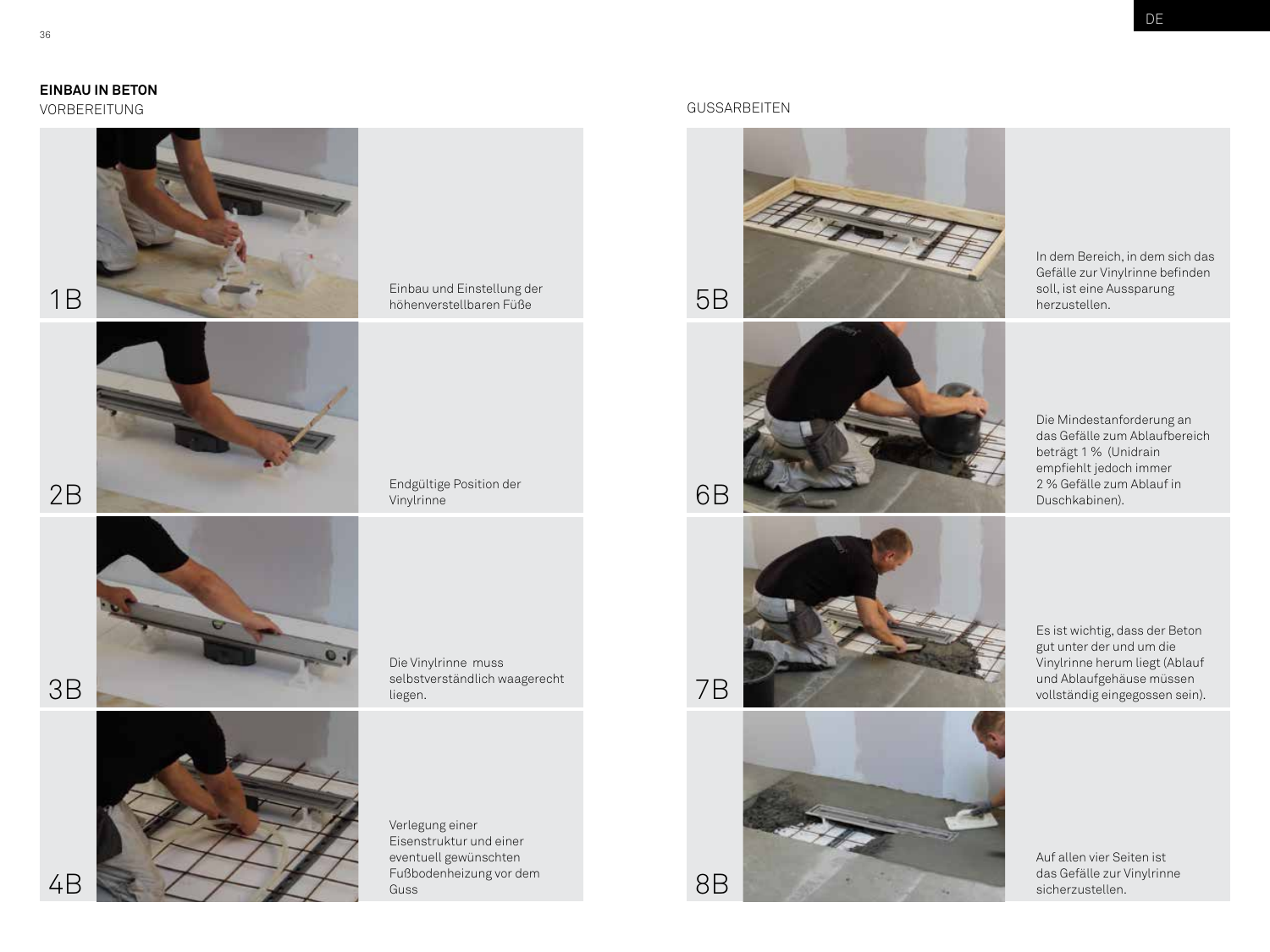







Nach der Anbringung des Wandvinyls wird das Bodenvinyl verlegt.

Das Bodenvinyl wird mindestens 100 mm an der Wand nach oben verlegt.

Der Bodenkleber wird auf die eine Seite des Bodens vor dem Ablauf aufgetragen.



38





Zur Sicherstellung des korrekten Gefälles zum Ablauf hin und einer gleichmäßigen Oberfläche wird der Beton fein gespachtelt.

Der Betonboden wird zum Spachteln grundiert (keine Grundierung auf die Metalloberflächen der Vinylrinne auftragen).

Eventuell vorhandene Unebenheiten sind zu

11B

12B



Fertig gespachtelter und gegossener Betonboden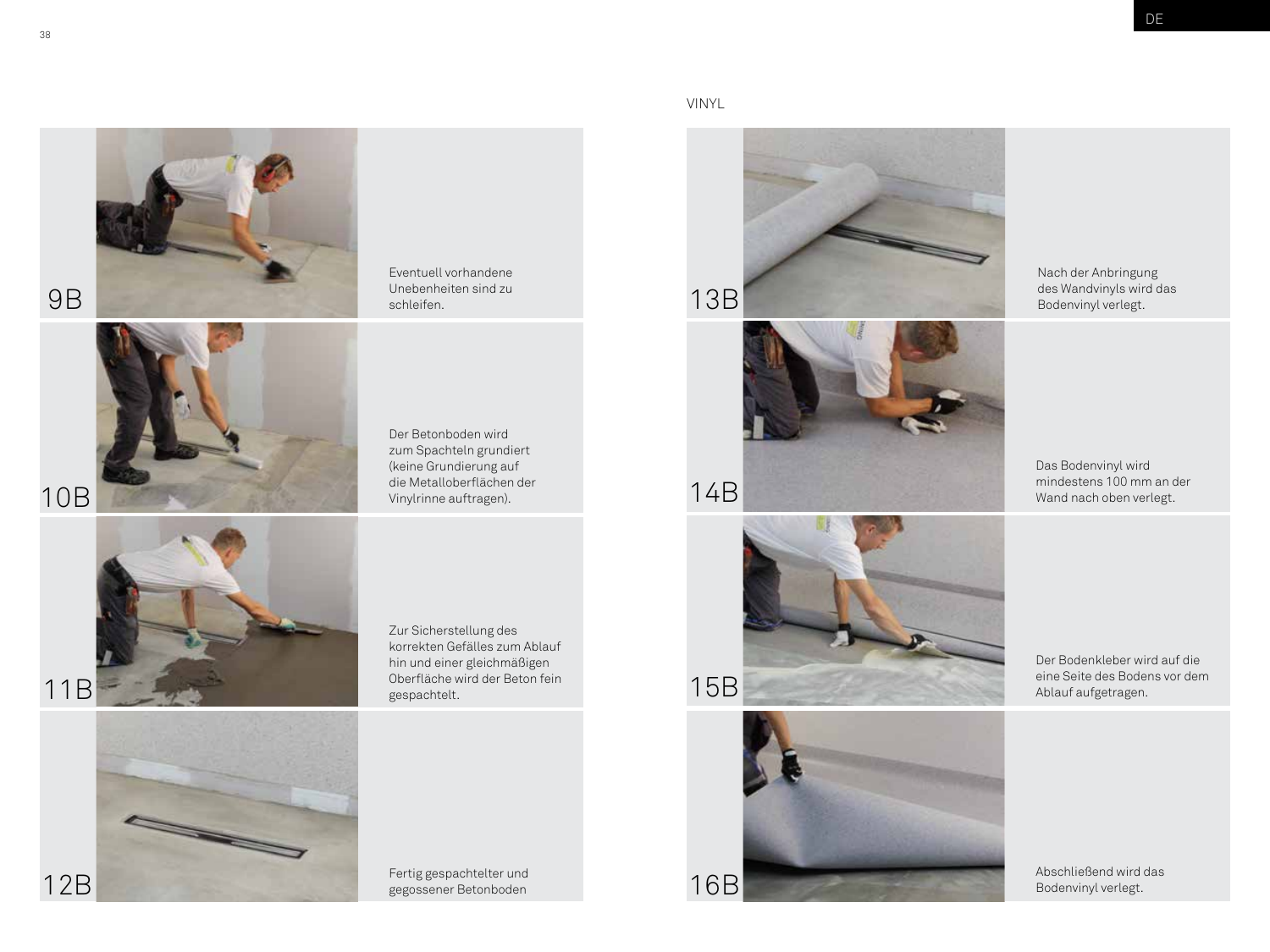



Am internen Gefälle der Vinylrinne entlang ist vorsichtig ein Loch zu schneiden.

Der Kleber wird auf dem Beton und auf der Metalloberfläche der Vinylrinne aufgetragen.



Der Beton, die Rückseite des Vinyls sowie die Metalloberfläche der Vinylrinne sind sorgfältig mit Kleber einzustreichen, damit die Dichtigkeit sichergestellt ist.

20B

Auf den Rest des Bodens wird ein allgemeiner Fußbodenleim für Vinyl aufgetragen.

## SCHNITT KLEMMRAHMEN KLEMMRAHMEN KLEMMRAHMEN KLEMMRAHMEN KLEMMRAHMEN KLEMMRAHMEN KLEMMRAHMEN KLEMMRAHMEN KLEMMRAHMEN KLEMMRAHMEN KLEMMRAHMEN KLEMMRAHMEN KLEMMRAHMEN KLEMMRAHMEN KLEMMRAHMEN KLEMMRAHMEN KLEMMRAHMEN KLEMMRAHME



Das Vinyl ist genau entlang dem internen Gefälle der Rinne zu schneiden (das Vinyl ist mit einer Heißluftpistole aufzuweichen).





Der Klemmrahmen wird mit zwei Schrauben befestigt, wo die beiden Löcher in das Vinyl geschnitten worden sind.

Sobald der Rahmen stabil liegt, werden alle Schraublöcher gekennzeichnet.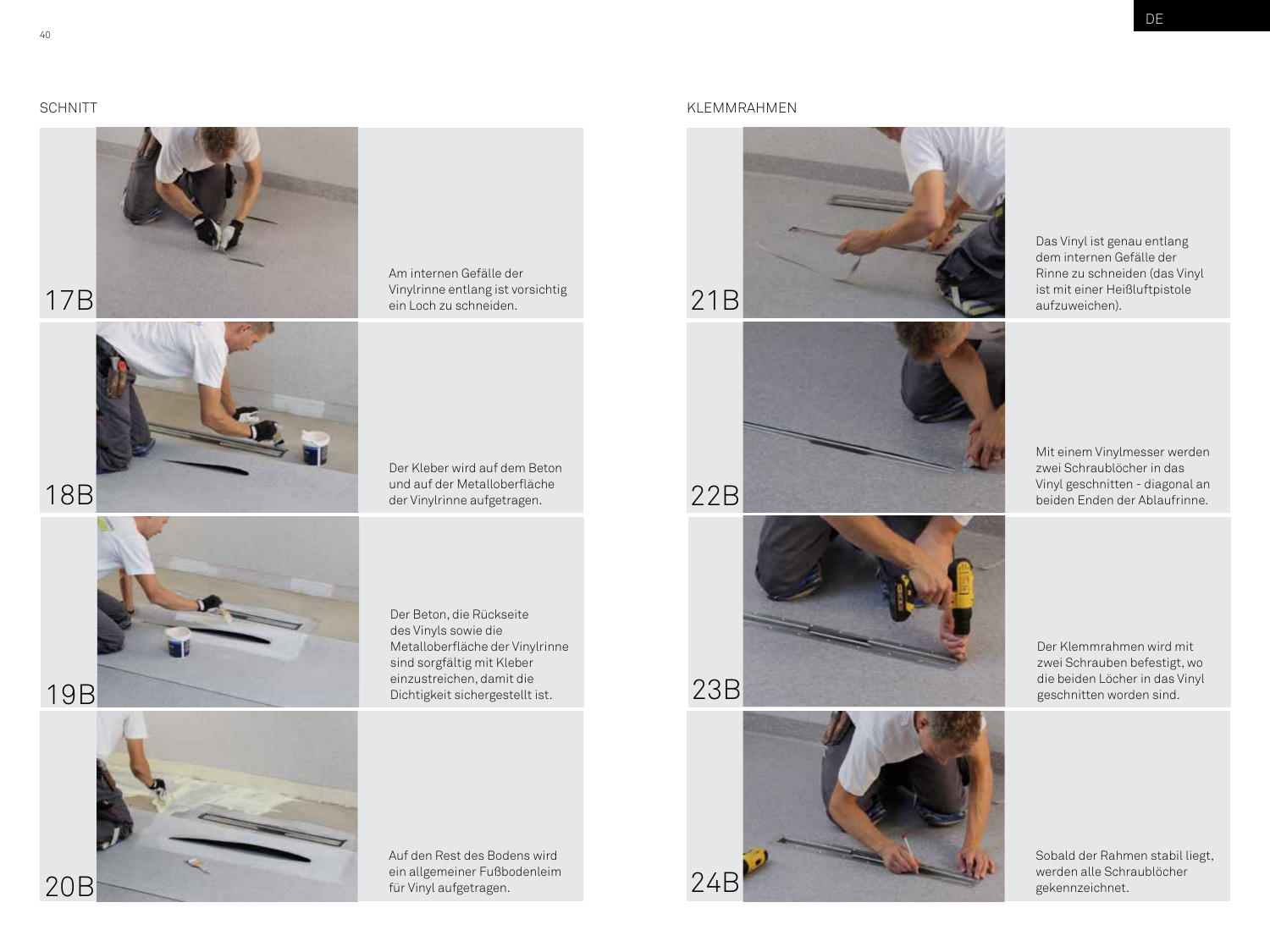



Die gekennzeichneten Löcher werden mit einem Dorn der Größe 6/7 mm ausgestanzt.

Der Klemmrahmen wird mit allen Schrauben sorgfältig festgeschraubt.

26B



Das Rost wird auf den Klemmrahmen gelegt und von Magneten gehalten, die sich auf der Rückseite der Vinylrinne befinden.

27B

28B



Endergebnis

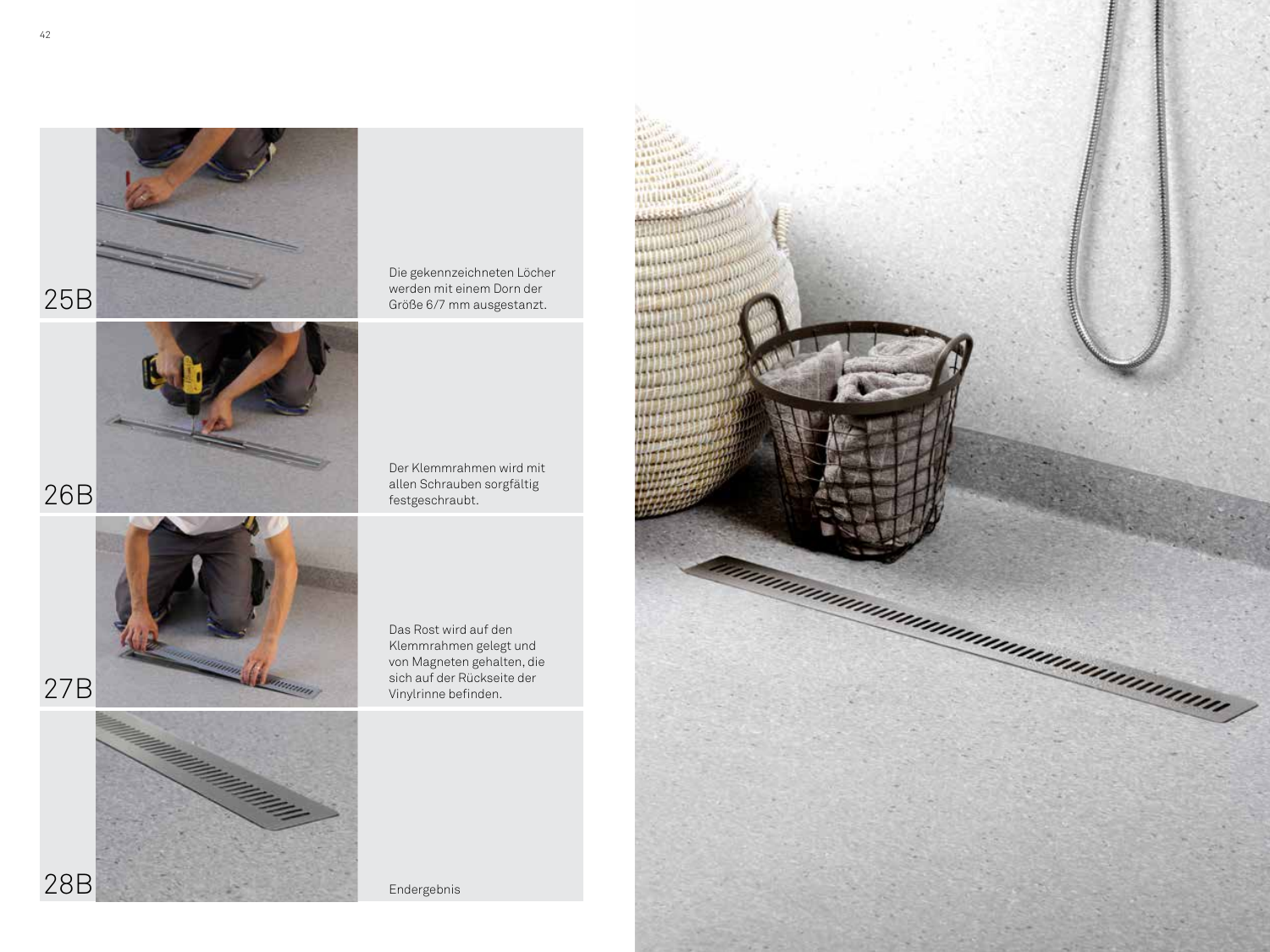## WYMAGANIA

Zestaw montażowy należy wykorzystywać jedynie na drewnianych podłogach.

Układanie winylu powinno być przeprowadzone przez specjalistę, ponieważ wymaga to doświadczenia oraz użycia specjalnych narzędzi.

Sam odpływ oraz system rur powinien zostać zainstalowany przez hydraulika posiadającego odpowiednie upoważnienie.

# INSTALACJA W PODŁODZE DREWNIANEJ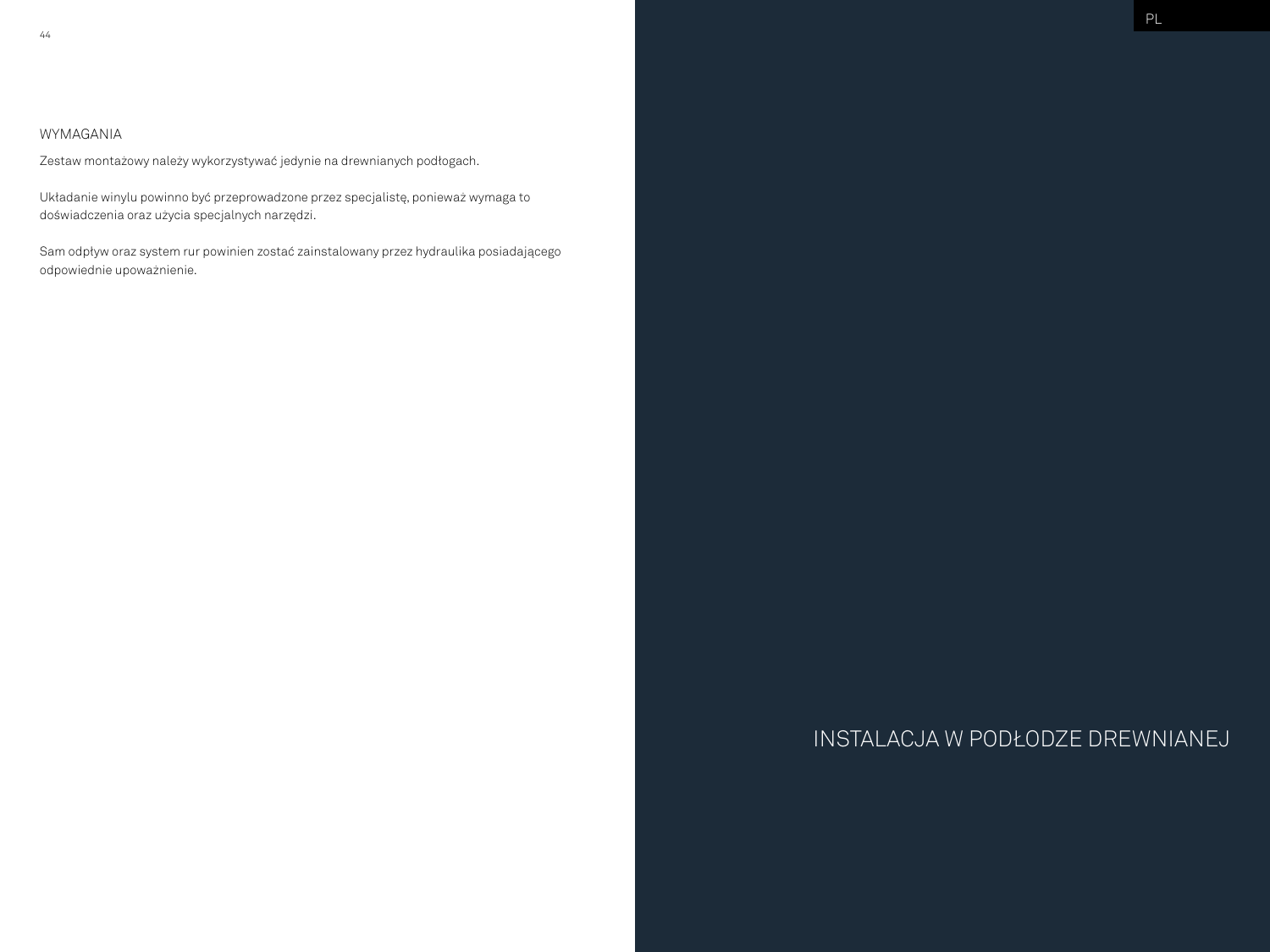## **INSTALACJA W PODŁODZE DREWNIANEJ**

PODEST



Zalecana odległość pomiędzy belkami i legarami wynosi 300 mm od środka do środka

Należy przykręcić dwie drewniane listwy, które będą stanowiły podest dla odpływu winylowego (rozstaw wewnętrzny 120 mm)

| Model<br>długości | Długość<br>rusztu | Długość<br>złączki | Długość<br>podestu |
|-------------------|-------------------|--------------------|--------------------|
| 700               | 685 mm            | 750 mm             | 850 mm             |
| 800               | 785 mm            | 850 mm             | 950 mm             |
| 900               | 885 mm            | 950 mm             | 1050 mm            |
| 1000              | 985 mm            | 1050 mm            | 1150 mm            |

Dwie podłużne listwy, które stanowią podest powinny być ok. 100 mm dłuższe niż wykorzystywany odpływ winylowy

Zamocować obudowę odpływu do odpływu winylowego (wykorzystana może zostać dowolna liniowa obudowa Unidrain® dla odpływów winylowych)



Obudowa odpływu musi być zawsze silnie podparta.

## ZESTAW MONTAŻOWY

7





Zamocować zestaw mocujący do odpływu winylowego

Przykręcić zestaw montażowy do podestu

2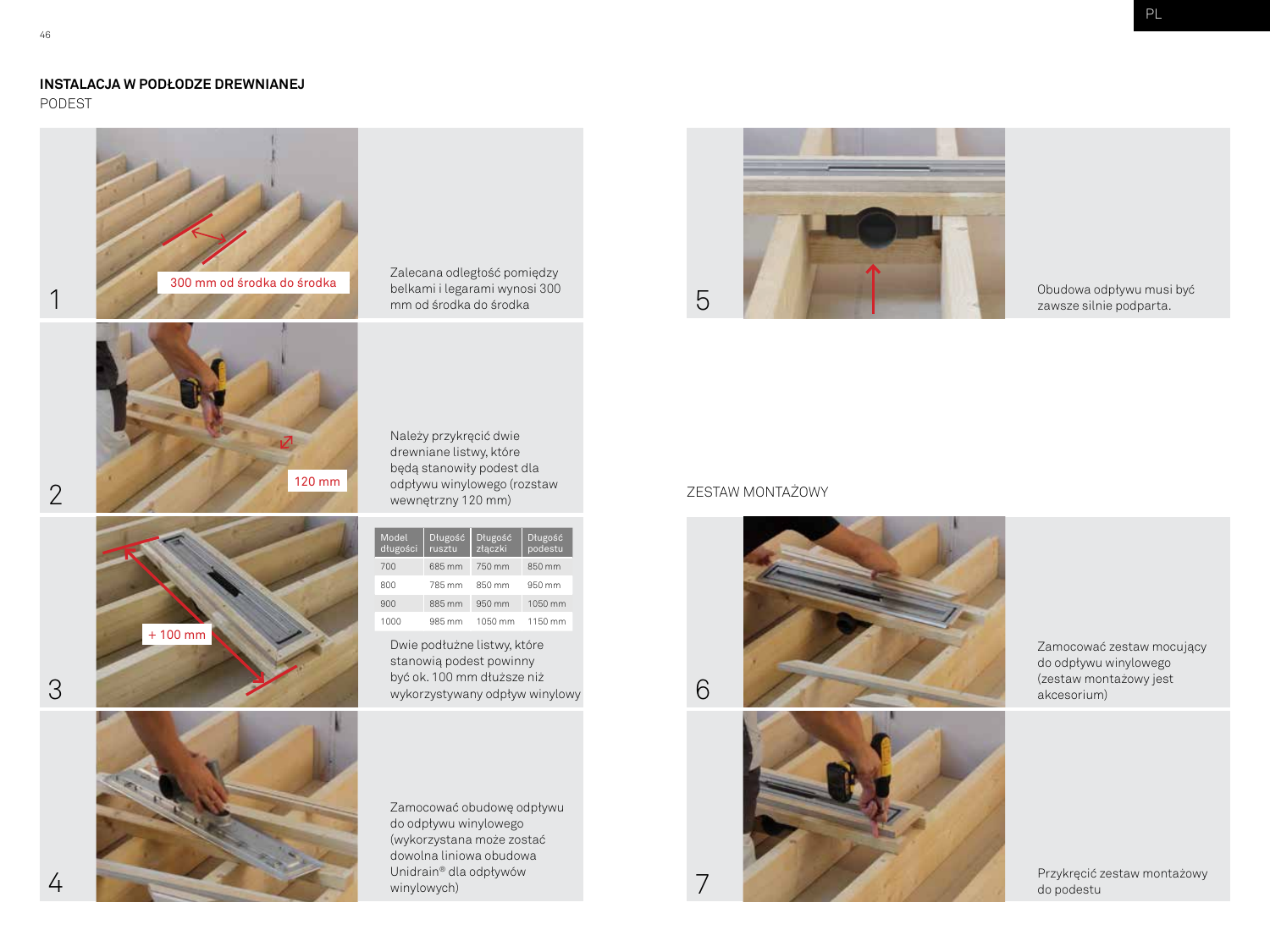

Spadek w rurze ściekowej powinien wynosić co najmniej 2%

## INSTALACJA RURY KONSTRUKCJA LEGARA



10

11



Wyciąć drewniane listwy w kształt klinów, aby utworzyć pochylenie w stronę odpływu winylowego

Dokładnie pomierzyć i wyciąć drewniane listwy, a następnie przykręcić je

Minimalny wymagany spadek wokół odpływu wynosi 1% (jednakże Unidrain zaleca 2% spadek dla odpływów w kabinach prysznicowych)

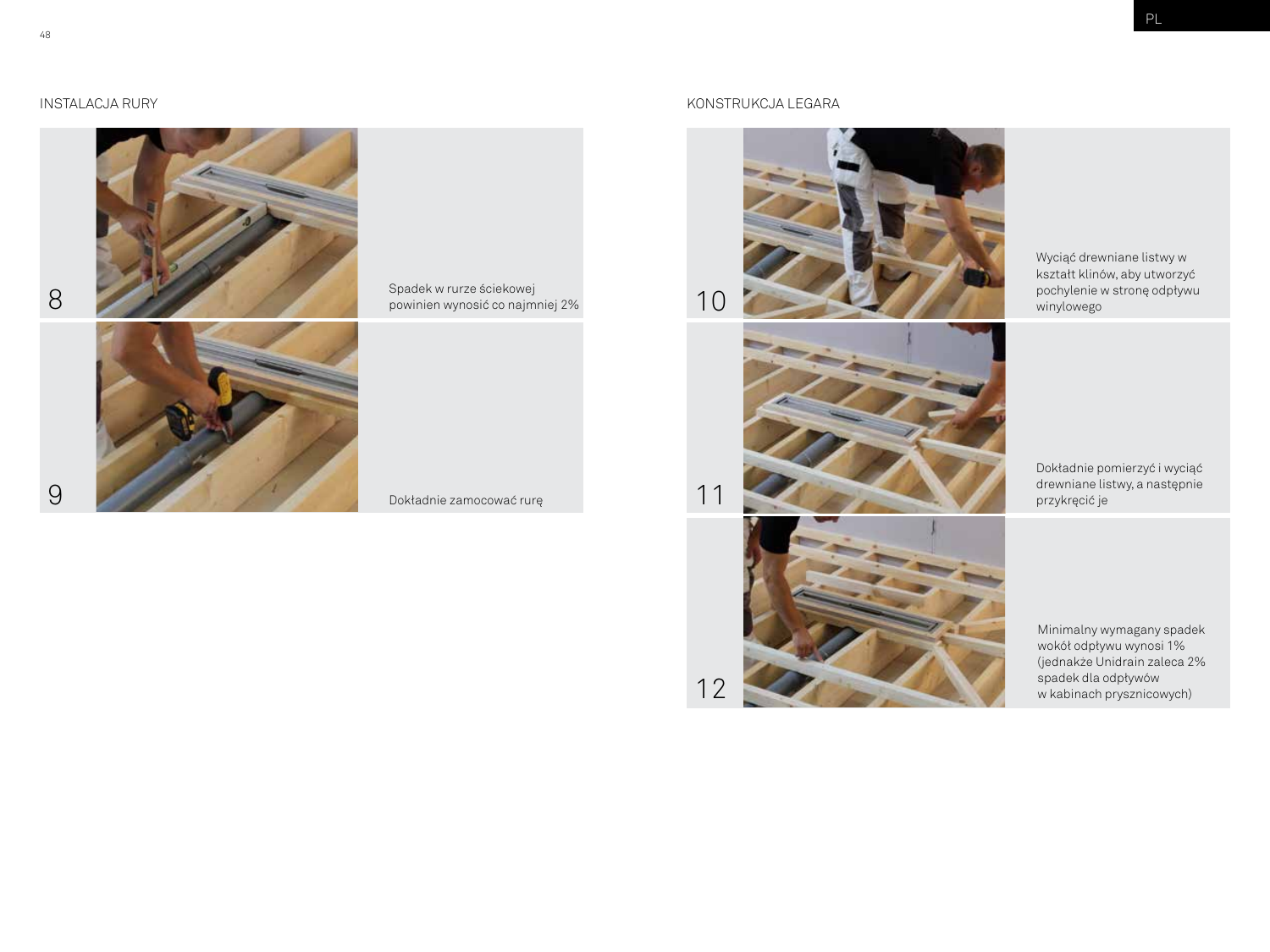## PANELE PODŁOGOWE WINYL



13 17 drewnianego szkieletu 17 Przykręcić odpowiednie panele drewniane do podłogi do przygotowanego wcześniej

> Dokładne wykonanie pomiarów oraz wycięć jest niezbędne, aby



Przykręcić panele drewniane, zachowując odstępy wynoszące minimum 150 mm pomiędzy śrubami

Przetrzeć spoiny oraz nierówne łaty, tak aby były niewidoczne poprzez winyl



Rozpocząć klejenie ściany winylu

Ściana winylu może zostać zamocowana, gdy klej będzie gotowy





podłogi, za odpływem

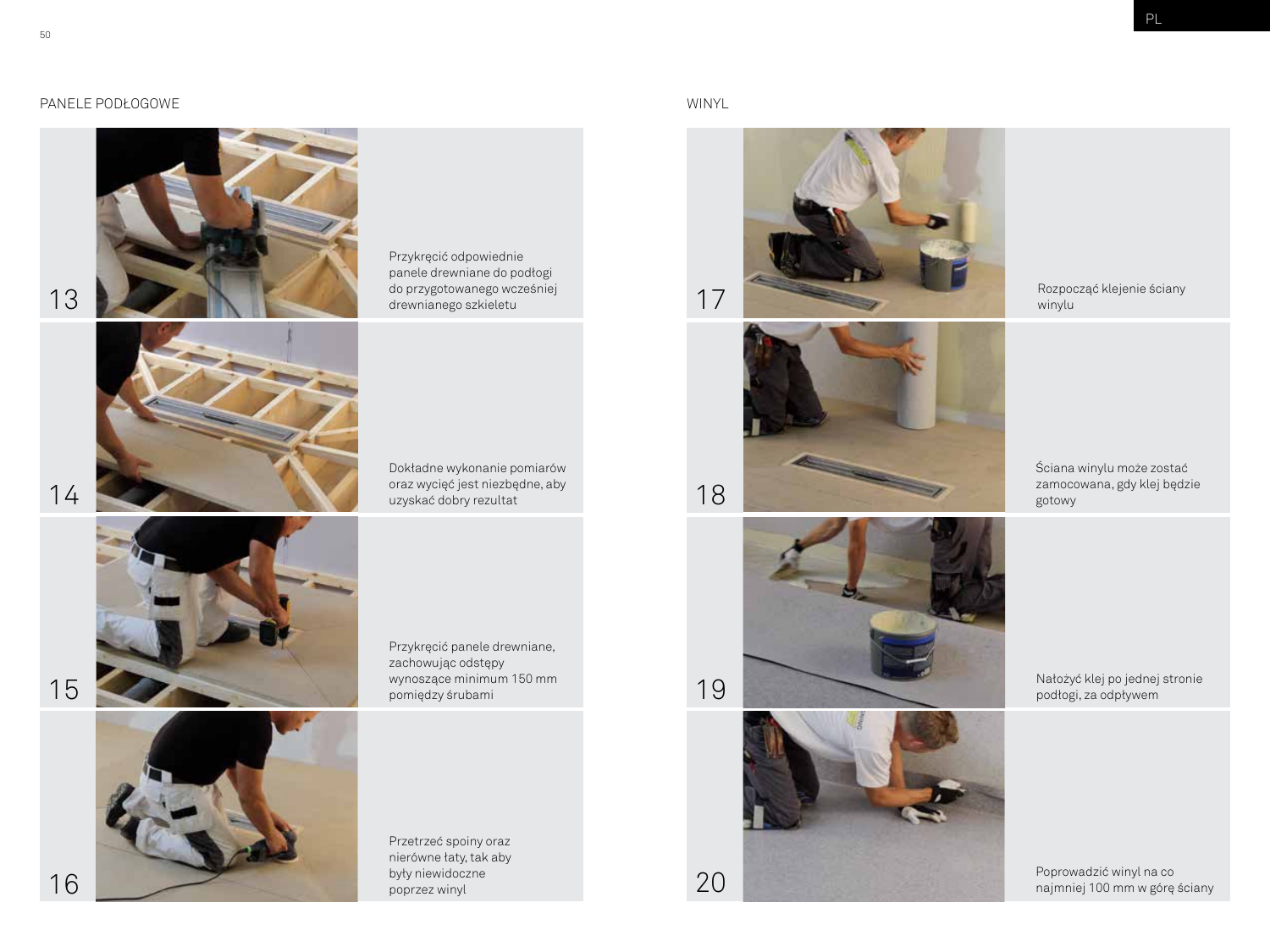

Ostrożnie wyciąć otwór wzdłuż wewnętrznej krawędzi odpływu winylowego





Nałożyć dużą ilość kleju kontaktowego na panel drewniany, tylną stronę winylu oraz metalową powierzchnię odpływu, aby utworzyć silne wiązanie

Nałożyć klej kontaktowy wokół

Przykleić pozostałą część podłogi za pomocą normalnego

## CIĘCIE RAMKA DOCISKOWA





Użyć noża do winylu, aby wyciąć dwa otwory na śruby w winylu, po przekątnej na obu końcach odpływu

Przykręcić ramkę dociskową za pomocą dwóch śrub, umieszczając je w miejscach, w których wcześniej wycięte zostały dwa otwory w winylu

Gdy ramka zostanie zamocowana na swoim miejscu, zaznaczyć wszystkie otwory na śruby

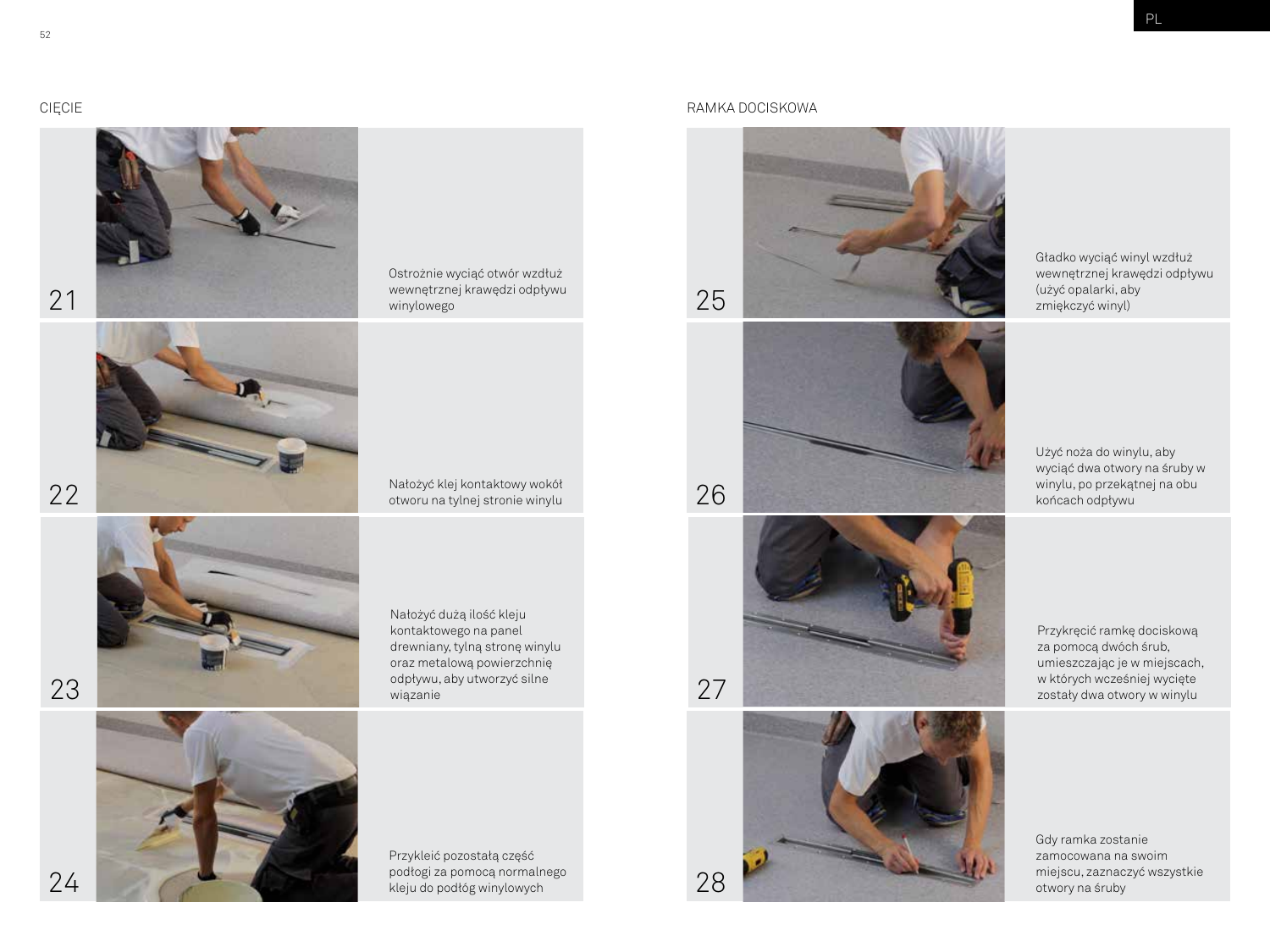



Wybić zaznaczone otwory za pomocą wykrojnika 6-7 mm

Zamocować ramkę dociskową za pomocą wszystkich śrub



a mara mara

Ułożyć ruszt na ramce dociskowej i zamocować go za pomocą magnesów po tylnej stronie odpływu winylowego

INSTALACJA W BETONIE

30

29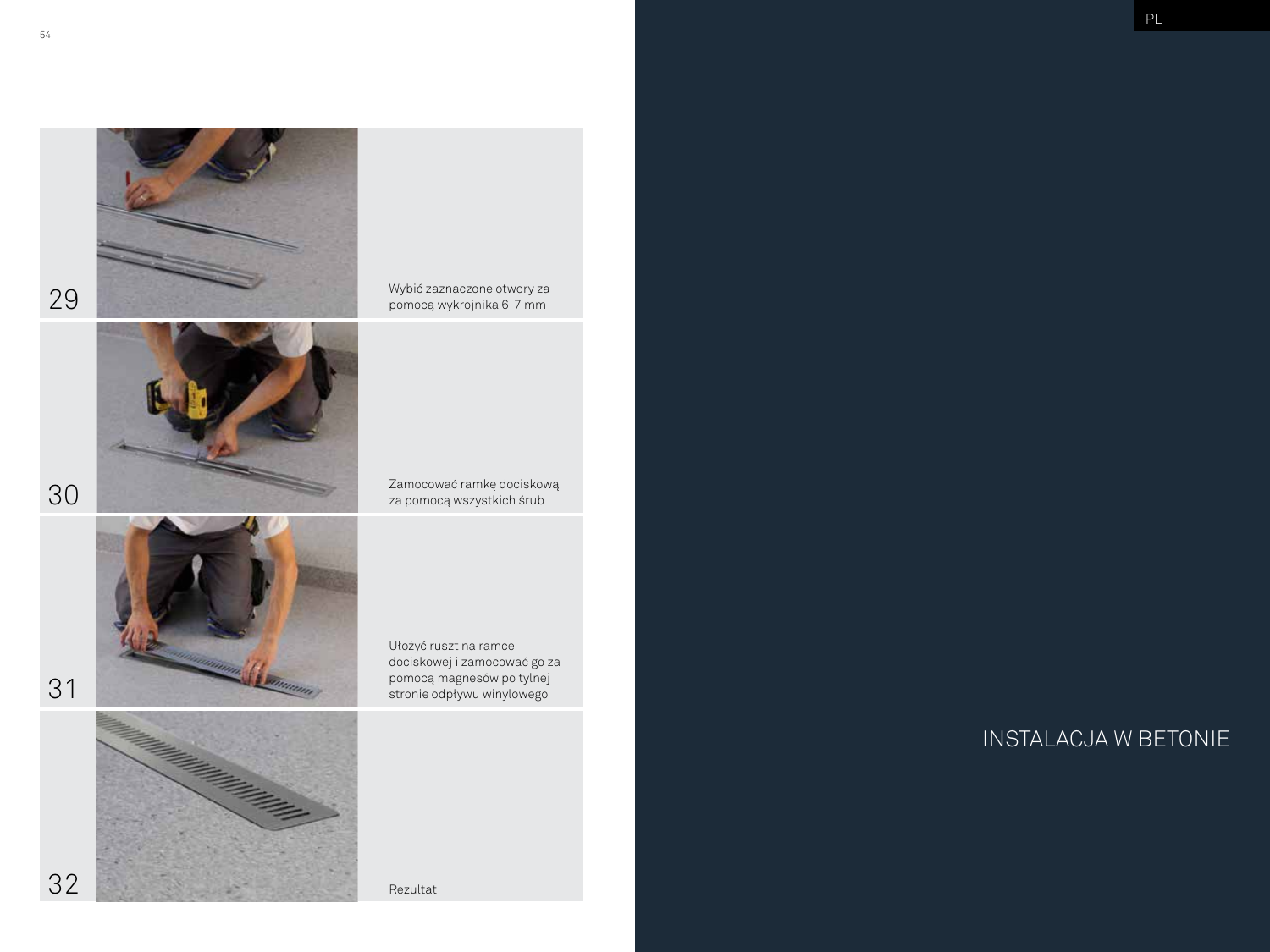PRZYGOTOWANIE ODLEW



1B

2B



3B

4B



Oczywiście odpływ winylowy też musi być poziomy

Końcowe pozycjonowanie odpływu winylowego

Zamocować i dostosować stopkę o regulowanej

wysokości

Stalową siatkę oraz jakiekolwiek elementy ogrzewania podłogowego należy zainstalować przed wylaniem betonu







Wyciąć otwór w obszarze, przez który ma być przepuszczony odpływ winylowy

Minimalne wymagane nachylenie w stronę odpływu wynosi 1% (jednakże Unidrain zaleca 2% spadek dla odpływów w kabinach prysznicowych)





Ważne jest, aby beton był ułożony dokładnie pod i wokół odpływu winylowego (odpływ i wylot obudowy muszą być całkowicie zamknięte w betonie)

Utworzyć spadek w stronę odpływu winylowego ze wszystkich czterech stron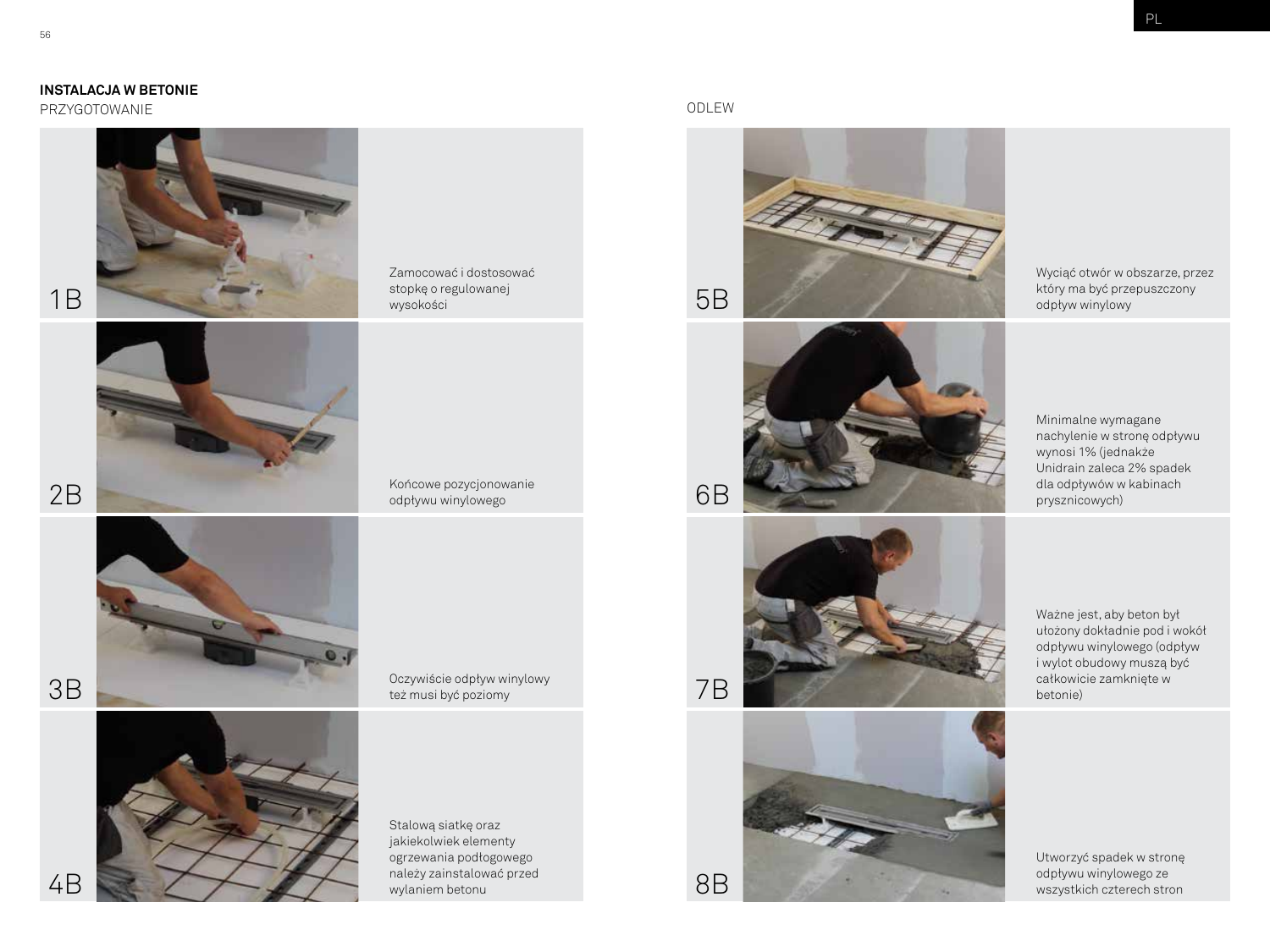

Wypolerować wszelkie Wypolerować wszelkie<br>nierówne łaty 13B

Ugruntować podłogę betonową w celu wylania na nią jastrychu (podkład nie może zostać nałożony na metalowe powierzchnie odpływu winylowego)

11B

12B

Aby zapewnić odpowiedni spadek i równą powierzchnię, na beton należy wylać jastrych

## WINYL









Po zamocowaniu ściany winylu należy ułożyć podłogę winylową

Poprowadzić winyl na co najmniej 100 mm w górę ściany

Nałożyć klej po jednej stronie podłogi na przeciwko odpływu

Na końcu ułożyć podłogę winylową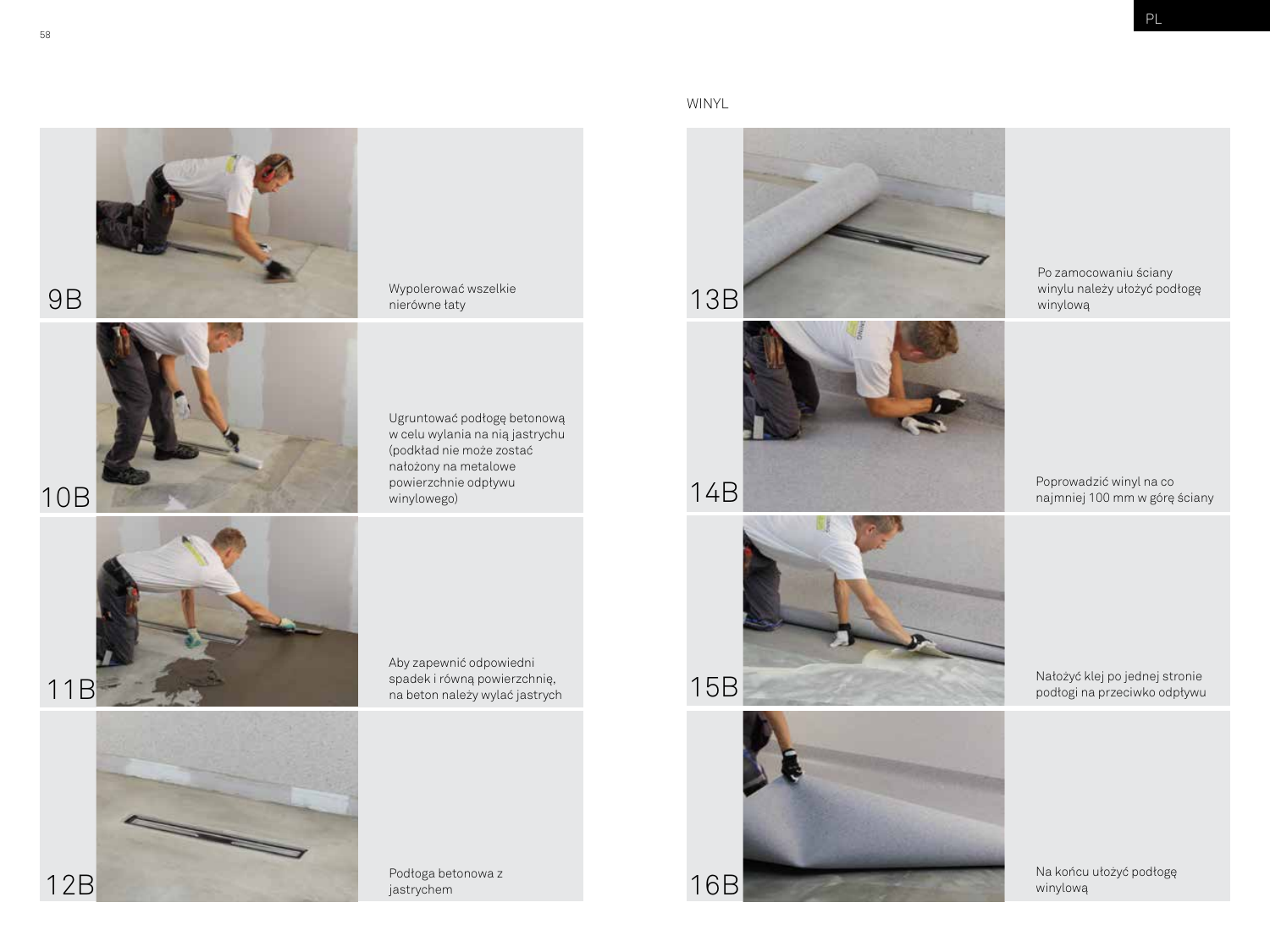PL

CIĘCIE RAMKA DOCISKOWA



17B

18B



Ostrożnie wyciąć otwór wzdłuż wewnętrznej krawędzi odpływu winylowego

Nałożyć klej kontaktowy na beton oraz powierzchnię metalową odpływu winylowego



kontaktowego na beton, tylną stronę winylu oraz metalową powierzchnię odpływu, aby utworzyć silne wiązanie

19B

20B



Przykleić pozostałą część podłogi za pomocą normalnego kleju do podłóg winylowych

Nałożyć dużą ilość kleju



21B

22B

Gładko wyciąć winyl wzdłuż wewnętrznej krawędzi odpływu (użyć opalarki, aby zmiękczyć winyl)

Użyć noża do winylu, aby wyciąć dwa otwory w winylu po przekątnej na obu końcach odpływu

Przykręcić ramkę dociskową za pomocą dwóch śrub, umieszczając je w miejscach, w których wcześniej wycięte zostały dwa otwory w winylu

Gdy ramka zostanie zamocowana na swoim miejscu, zaznaczyć wszystkie otwory na śruby

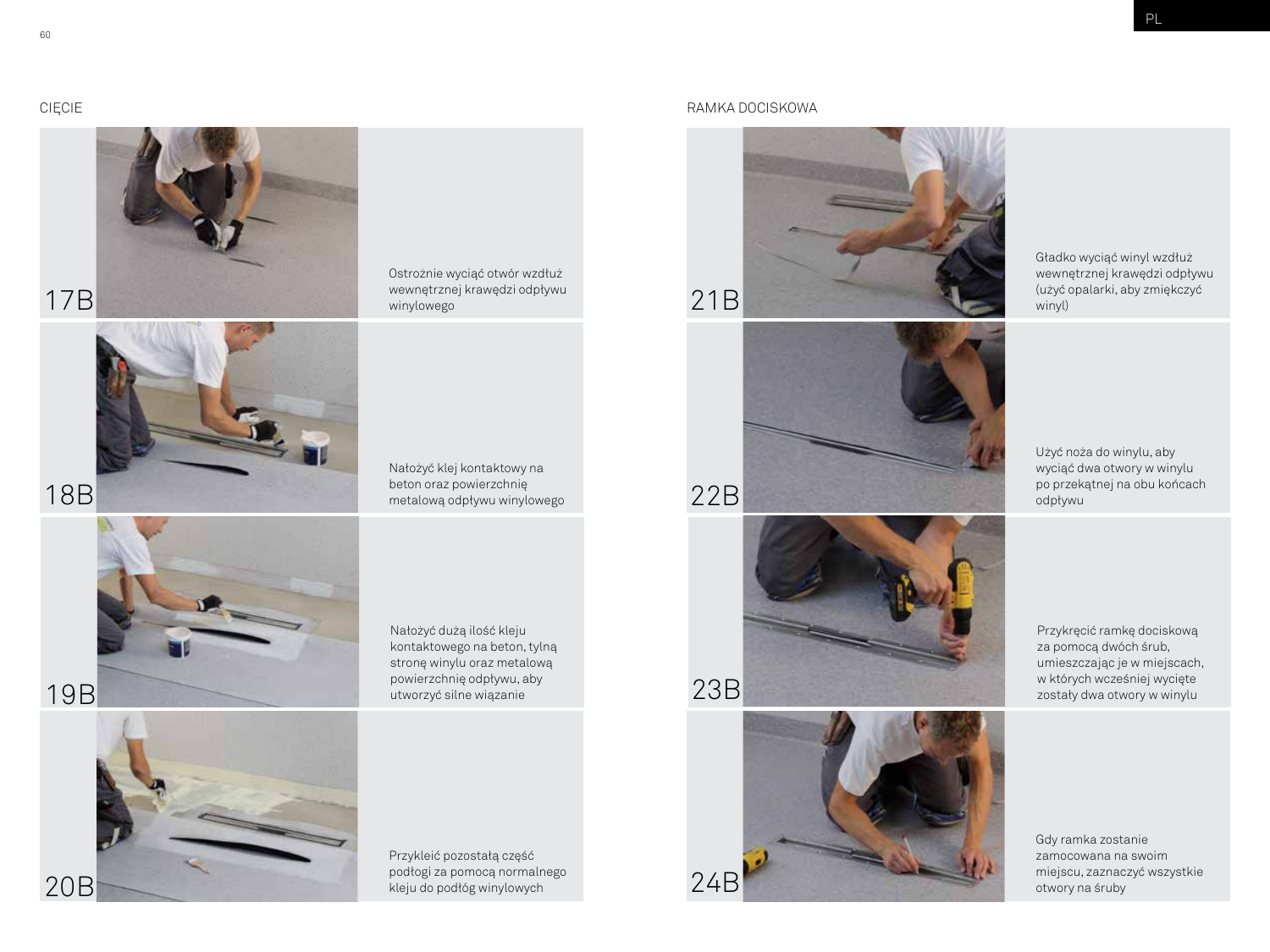



Wybić zaznaczone otwory za pomocą wykrojnika 6-7 mm

Zamocować ramkę dociskową za pomocą wszystkich śrub



Ułożyć ruszt na ramce dociskowej i zamocować go za pomocą magnesów po tylnej stronie odpływu winylowego

Rezultat